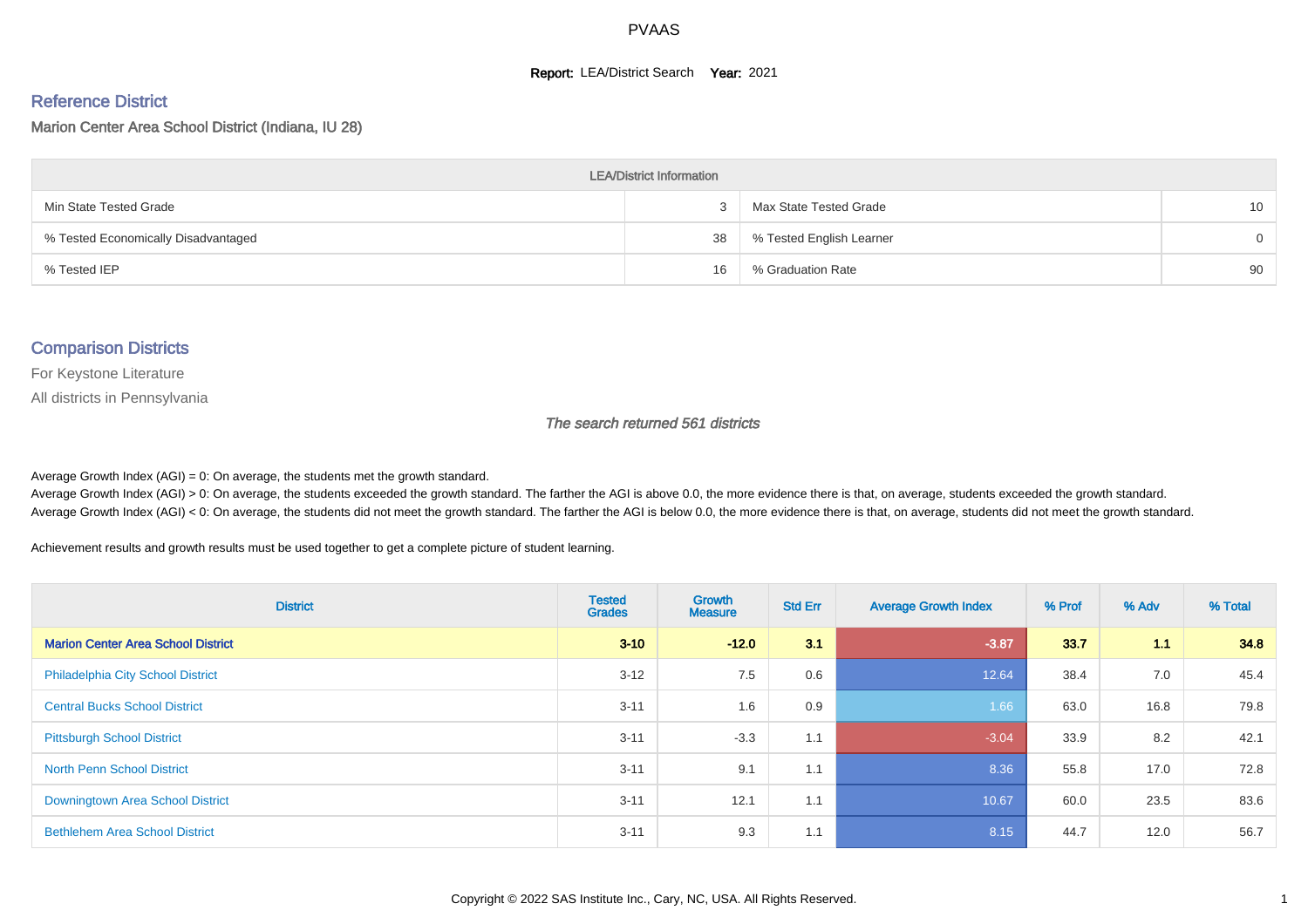| <b>District</b>                           | <b>Tested</b><br><b>Grades</b> | <b>Growth</b><br><b>Measure</b> | <b>Std Err</b> | <b>Average Growth Index</b> | % Prof | % Adv | % Total |
|-------------------------------------------|--------------------------------|---------------------------------|----------------|-----------------------------|--------|-------|---------|
| <b>Marion Center Area School District</b> | $3 - 10$                       | $-12.0$                         | 3.1            | $-3.87$                     | 33.7   | 1.1   | 34.8    |
| <b>Council Rock School District</b>       | $3 - 11$                       | 8.9                             | 1.2            | 7.65                        | 62.8   | 16.6  | 79.4    |
| <b>West Chester Area School District</b>  | $3 - 11$                       | 12.6                            | 1.2            | 10.38                       | 66.8   | 20.2  | 87.0    |
| <b>Parkland School District</b>           | $3 - 11$                       | 5.3                             | 1.2            | 4.30                        | 58.0   | 22.3  | 80.4    |
| <b>Cumberland Valley School District</b>  | $3 - 12$                       | 18.5                            | 1.3            | 14.64                       | 60.7   | 23.4  | 84.1    |
| <b>East Penn School District</b>          | $3 - 11$                       | 4.1                             | 1.3            | 3.27                        | 55.8   | 11.5  | 67.3    |
| <b>Lower Merion School District</b>       | $3 - 11$                       | 19.0                            | 1.3            | 14.93                       | 55.6   | 29.9  | 85.5    |
| <b>North Allegheny School District</b>    | $3 - 11$                       | 17.4                            | 1.3            | 13.52                       | 59.5   | 28.1  | 87.6    |
| <b>Central Dauphin School District</b>    | $3 - 11$                       | 4.4                             | 1.3            | 3.32                        | 53.3   | 7.4   | 60.7    |
| <b>Chambersburg Area School District</b>  | $3 - 11$                       | $-9.5$                          | 1.3            | $-7.20$                     | 42.7   | 8.6   | 51.4    |
| <b>Neshaminy School District</b>          | $3 - 11$                       | 4.0                             | 1.3            | 3.02                        | 58.7   | 9.5   | 68.2    |
| <b>Spring-Ford Area School District</b>   | $3 - 11$                       | $6.0\,$                         | 1.3            | 4.46                        | 60.8   | 16.5  | 77.4    |
| <b>Allentown City School District</b>     | $3 - 12$                       | 5.3                             | 1.4            | 3.88                        | 25.3   | 2.7   | 28.0    |
| <b>Reading School District</b>            | $3 - 11$                       | 10.1                            | 1.4            | 7.25                        | 24.7   | 2.4   | 27.2    |
| <b>West Shore School District</b>         | $3 - 12$                       | $5.0\,$                         | 1.4            | 3.59                        | 54.2   | 9.4   | 63.6    |
| <b>Seneca Valley School District</b>      | $3 - 11$                       | $-1.4$                          | 1.4            | $-0.99$                     | 57.2   | 11.4  | 68.6    |
| <b>Hazleton Area School District</b>      | $3 - 11$                       | 9.6                             | 1.4            | 6.77                        | 45.0   | 7.8   | 52.9    |
| <b>Easton Area School District</b>        | $3 - 12$                       | $-4.1$                          | 1.4            | $-2.91$                     | 39.9   | 4.0   | 43.9    |
| <b>Hempfield School District</b>          | $3 - 11$                       | 0.1                             | 1.4            | 0.08                        | 58.2   | 9.9   | 68.2    |
| <b>State College Area School District</b> | $3 - 11$                       | 20.5                            | 1.4            | 14.33                       | 58.0   | 25.9  | 84.0    |
| <b>Pennridge School District</b>          | $3 - 10$                       | $-16.8$                         | 1.4            | $-11.59$                    | 46.8   | 8.0   | 54.9    |
| <b>Lancaster School District</b>          | $3 - 12$                       | $-15.8$                         | 1.5            | $-10.90$                    | 14.6   | 2.3   | 16.9    |
| Mt Lebanon School District                | $3 - 11$                       | $-1.0$                          | 1.5            | $-0.70$                     | 61.9   | 24.0  | 85.9    |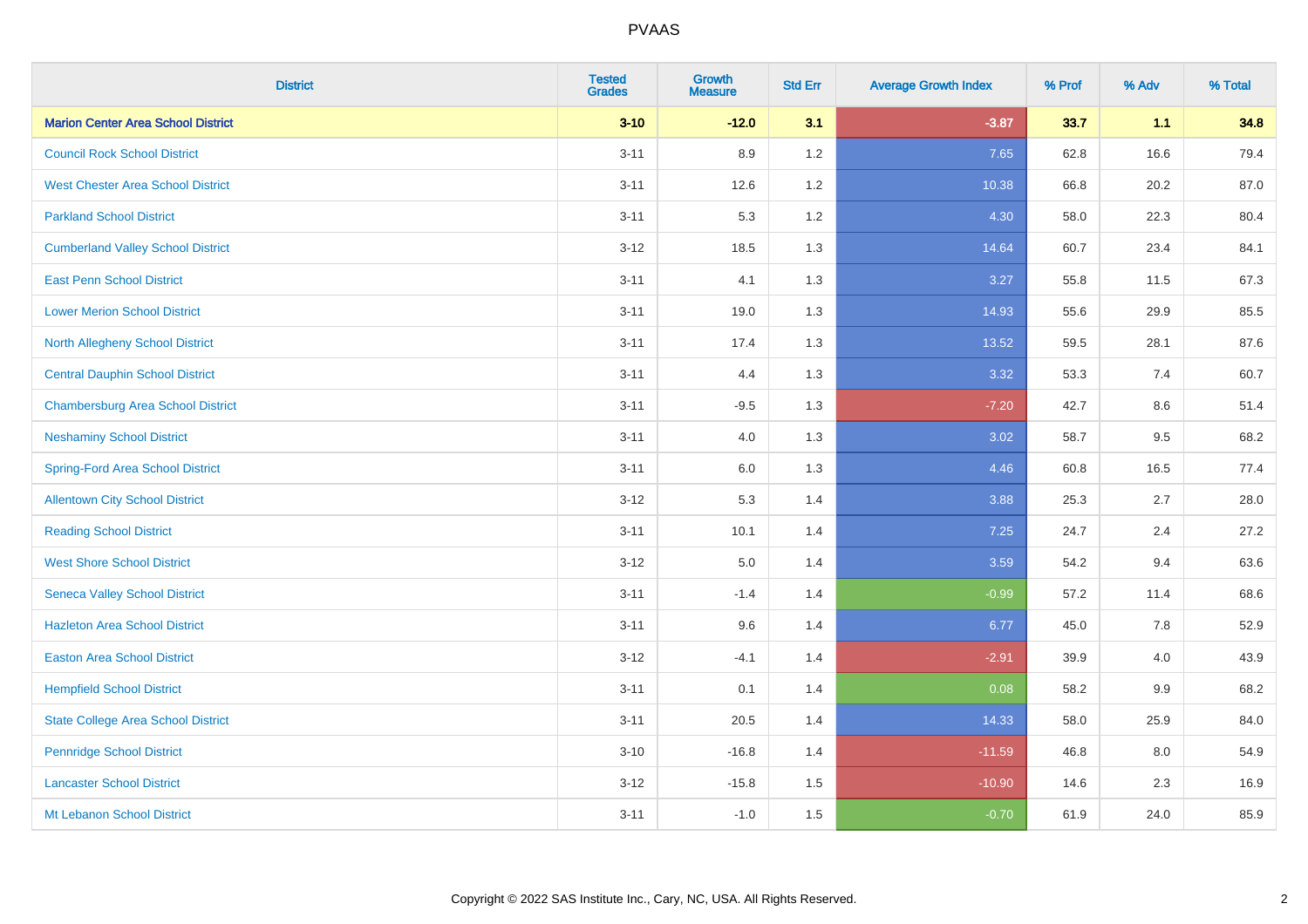| <b>District</b>                           | <b>Tested</b><br><b>Grades</b> | <b>Growth</b><br><b>Measure</b> | <b>Std Err</b> | <b>Average Growth Index</b> | % Prof | % Adv   | % Total |
|-------------------------------------------|--------------------------------|---------------------------------|----------------|-----------------------------|--------|---------|---------|
| <b>Marion Center Area School District</b> | $3 - 10$                       | $-12.0$                         | 3.1            | $-3.87$                     | 33.7   | 1.1     | 34.8    |
| Pocono Mountain School District           | $3 - 12$                       | 6.8                             | 1.5            | 4.62                        | 45.8   | $5.0\,$ | 50.7    |
| <b>Pennsbury School District</b>          | $3 - 11$                       | 11.7                            | 1.5            | 7.90                        | 60.1   | 21.3    | 81.3    |
| <b>Boyertown Area School District</b>     | $3 - 11$                       | $-4.7$                          | 1.5            | $-3.17$                     | 55.2   | 11.3    | 66.5    |
| <b>Wilson School District</b>             | $3 - 12$                       | 8.8                             | 1.5            | 5.96                        | 52.6   | 14.6    | 67.2    |
| <b>Upper Darby School District</b>        | $3 - 12$                       | 6.9                             | 1.5            | 4.62                        | 45.0   | 6.7     | 51.7    |
| <b>Souderton Area School District</b>     | $3 - 11$                       | 12.4                            | 1.5            | 8.28                        | 61.7   | 15.2    | 76.9    |
| <b>Millcreek Township School District</b> | $3 - 11$                       | 3.1                             | 1.5            | 2.06                        | 55.6   | 14.2    | 69.7    |
| <b>Haverford Township School District</b> | $3 - 11$                       | 8.0                             | 1.5            | 5.27                        | 53.0   | 25.5    | 78.6    |
| <b>Dallastown Area School District</b>    | $3 - 11$                       | 13.5                            | 1.5            | 8.84                        | 56.0   | 17.9    | 73.8    |
| Pennsylvania Cyber Charter School         | $3 - 11$                       | 11.6                            | 1.5            | 7.54                        | 46.3   | 5.0     | 51.3    |
| <b>Butler Area School District</b>        | $3 - 11$                       | $-6.5$                          | 1.5            | $-4.26$                     | 42.5   | 9.4     | 51.9    |
| <b>Erie City School District</b>          | $3 - 12$                       | $-14.5$                         | 1.6            | $-9.26$                     | 25.4   | 3.0     | 28.4    |
| East Stroudsburg Area School District     | $3 - 11$                       | 0.1                             | 1.6            | 0.05                        | 45.8   | 7.8     | 53.6    |
| <b>Hempfield Area School District</b>     | $3 - 12$                       | 4.6                             | 1.6            | 2.86                        | 53.5   | 20.1    | 73.6    |
| <b>Perkiomen Valley School District</b>   | $3 - 11$                       | $-3.5$                          | 1.6            | $-2.18$                     | 53.8   | 13.4    | 67.2    |
| Northampton Area School District          | $3 - 11$                       | 4.0                             | 1.6            | 2.51                        | 52.3   | 10.8    | 63.1    |
| <b>Norristown Area School District</b>    | $3 - 12$                       | $-12.8$                         | 1.6            | $-7.98$                     | 23.5   | 2.3     | 25.7    |
| <b>Avon Grove School District</b>         | $3 - 10$                       | 10.0                            | 1.6            | 6.26                        | 56.3   | 18.6    | 74.9    |
| <b>Manheim Township School District</b>   | $3 - 12$                       | $-0.9$                          | 1.6            | $-0.58$                     | 53.2   | 15.5    | 68.7    |
| Owen J Roberts School District            | $3 - 11$                       | $-12.3$                         | 1.6            | $-7.61$                     | 57.0   | 11.9    | 69.0    |
| <b>Penn Manor School District</b>         | $3 - 11$                       | $-0.4$                          | 1.6            | $-0.25$                     | 51.9   | 12.6    | 64.5    |
| <b>Canon-Mcmillan School District</b>     | $3 - 11$                       | $-0.8$                          | 1.6            | $-0.50$                     | 58.7   | 15.9    | 74.6    |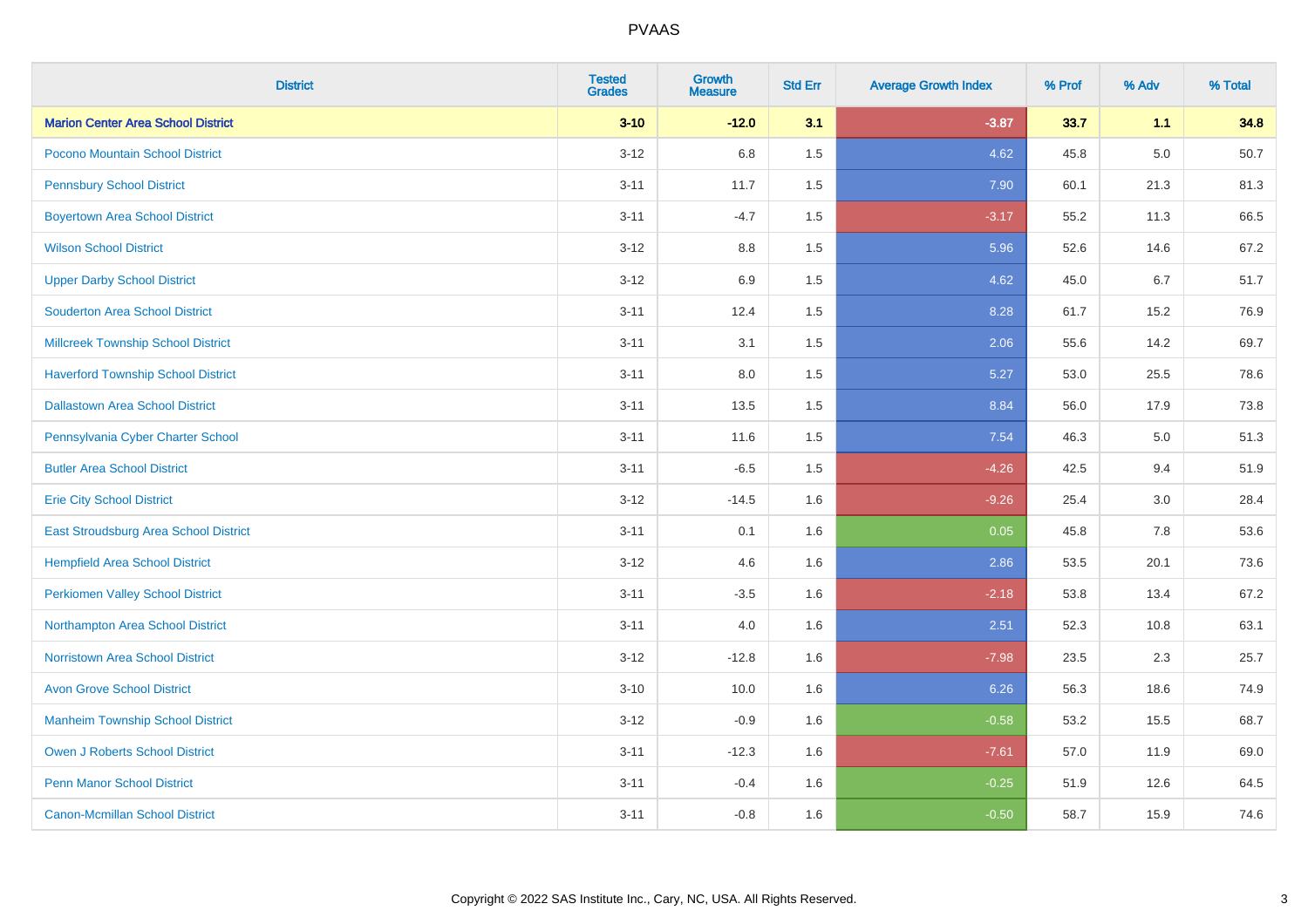| <b>District</b>                             | <b>Tested</b><br><b>Grades</b> | <b>Growth</b><br><b>Measure</b> | <b>Std Err</b> | <b>Average Growth Index</b> | % Prof | % Adv   | % Total |
|---------------------------------------------|--------------------------------|---------------------------------|----------------|-----------------------------|--------|---------|---------|
| <b>Marion Center Area School District</b>   | $3 - 10$                       | $-12.0$                         | 3.1            | $-3.87$                     | 33.7   | 1.1     | 34.8    |
| <b>Bensalem Township School District</b>    | $3 - 11$                       | 1.6                             | 1.6            | 0.98                        | 38.8   | $8.3\,$ | 47.1    |
| Altoona Area School District                | $3 - 12$                       | 3.3                             | 1.6            | 1.99                        | 47.7   | 8.2     | 55.9    |
| <b>Quakertown Community School District</b> | $3 - 12$                       | $-4.4$                          | 1.6            | $-2.70$                     | 56.5   | 10.0    | 66.6    |
| <b>Cornwall-Lebanon School District</b>     | $3 - 11$                       | 8.3                             | 1.6            | 5.08                        | 47.2   | 8.4     | 55.6    |
| <b>Ridley School District</b>               | $3 - 12$                       | 10.0                            | 1.6            | 6.10                        | 45.6   | 8.2     | 53.8    |
| <b>Mifflin County School District</b>       | $3 - 11$                       | 9.1                             | 1.7            | 5.49                        | 47.1   | 6.7     | 53.8    |
| <b>Nazareth Area School District</b>        | $3 - 11$                       | $-4.7$                          | 1.7            | $-2.82$                     | 59.2   | 9.9     | 69.0    |
| <b>Garnet Valley School District</b>        | $3 - 10$                       | 10.9                            | 1.7            | 6.53                        | 67.1   | 19.0    | 86.1    |
| <b>Centennial School District</b>           | $3 - 10$                       | 7.1                             | 1.7            | 4.29                        | 50.1   | 8.7     | 58.9    |
| <b>Coatesville Area School District</b>     | $3 - 11$                       | $-4.4$                          | 1.7            | $-2.62$                     | 36.3   | 4.2     | 40.5    |
| <b>Penn-Trafford School District</b>        | $3 - 11$                       | 13.4                            | 1.7            | 7.87                        | 62.3   | 21.9    | 84.2    |
| <b>Armstrong School District</b>            | $3 - 11$                       | 2.6                             | 1.7            | 1.53                        | 51.5   | 6.1     | 57.6    |
| <b>Colonial School District</b>             | $3 - 11$                       | 14.0                            | 1.7            | 8.21                        | 60.2   | 19.6    | 79.8    |
| <b>Central York School District</b>         | $3-12$                         | 12.3                            | 1.7            | 7.20                        | 55.5   | 11.5    | 67.0    |
| <b>York Co School Of Technology</b>         | $9 - 12$                       | $-3.8$                          | 1.7            | $-2.22$                     | 39.1   | 5.6     | 44.7    |
| Hatboro-Horsham School District             | $3 - 11$                       | $-12.8$                         | 1.7            | $-7.47$                     | 45.6   | 7.2     | 52.8    |
| <b>Methacton School District</b>            | $3 - 11$                       | 2.5                             | 1.7            | 1.43                        | 62.5   | 16.4    | 79.0    |
| <b>Springfield School District</b>          | $3 - 11$                       | 13.8                            | 1.7            | 7.99                        | 60.9   | 21.5    | 82.4    |
| <b>Norwin School District</b>               | $3 - 11$                       | 18.0                            | 1.7            | 10.37                       | 58.5   | 27.0    | 85.4    |
| <b>Upper Saint Clair School District</b>    | $3 - 11$                       | 18.5                            | 1.7            | 10.65                       | 61.8   | 30.1    | 91.9    |
| <b>Governor Mifflin School District</b>     | $3 - 11$                       | 4.1                             | 1.8            | 2.33                        | 42.5   | 7.2     | 49.7    |
| <b>Bethel Park School District</b>          | $3 - 11$                       | 5.6                             | 1.8            | 3.18                        | 65.3   | 18.6    | 83.9    |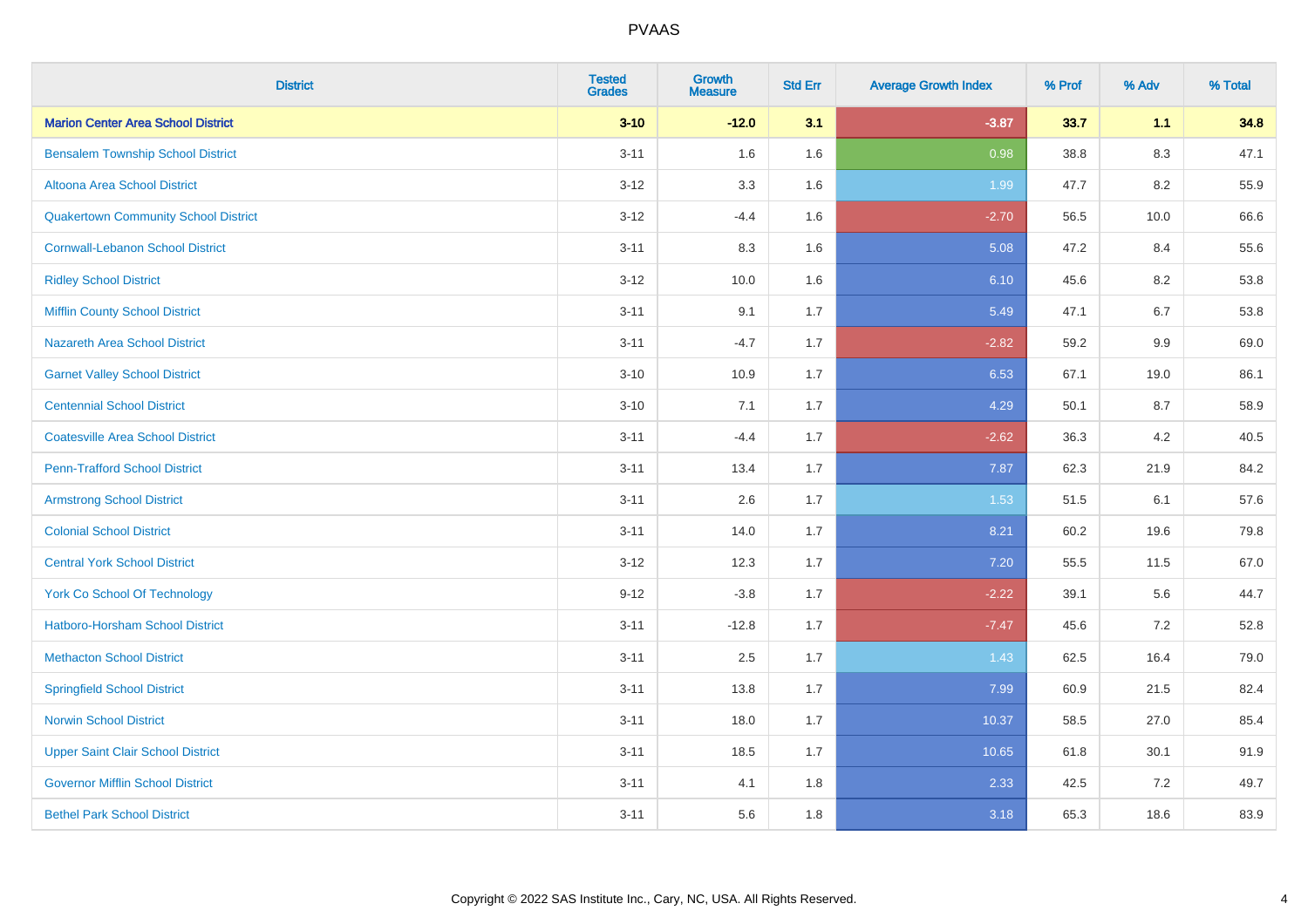| <b>District</b>                                    | <b>Tested</b><br><b>Grades</b> | <b>Growth</b><br><b>Measure</b> | <b>Std Err</b> | <b>Average Growth Index</b> | % Prof | % Adv | % Total |
|----------------------------------------------------|--------------------------------|---------------------------------|----------------|-----------------------------|--------|-------|---------|
| <b>Marion Center Area School District</b>          | $3 - 10$                       | $-12.0$                         | 3.1            | $-3.87$                     | 33.7   | 1.1   | 34.8    |
| <b>Whitehall-Coplay School District</b>            | $3 - 11$                       | 6.1                             | 1.8            | 3.45                        | 49.3   | 7.4   | 56.6    |
| <b>Warren County School District</b>               | $3 - 11$                       | $-0.1$                          | 1.8            | $-0.06$                     | 37.2   | 5.3   | 42.6    |
| <b>Williamsport Area School District</b>           | $3 - 11$                       | 1.9                             | 1.8            | 1.04                        | 44.1   | 12.8  | 56.9    |
| Mechanicsburg Area School District                 | $3 - 11$                       | 5.9                             | 1.8            | 3.29                        | 57.2   | 13.7  | 70.9    |
| <b>Ephrata Area School District</b>                | $3 - 11$                       | 5.6                             | 1.8            | 3.12                        | 54.7   | 9.5   | 64.2    |
| <b>Upper Dublin School District</b>                | $3-12$                         | 15.4                            | 1.8            | 8.53                        | 60.8   | 24.8  | 85.6    |
| <b>Delaware Valley School District</b>             | $3 - 11$                       | 12.6                            | 1.8            | 6.93                        | 55.2   | 16.2  | 71.4    |
| <b>Pine-Richland School District</b>               | $3 - 11$                       | 11.5                            | 1.8            | 6.31                        | 60.6   | 24.4  | 85.0    |
| <b>Wissahickon School District</b>                 | $3 - 10$                       | 12.5                            | 1.8            | 6.85                        | 58.3   | 22.4  | 80.7    |
| <b>Peters Township School District</b>             | $3 - 11$                       | 5.0                             | 1.8            | 2.76                        | 59.8   | 26.1  | 85.9    |
| <b>Kennett Consolidated School District</b>        | $3 - 11$                       | 4.8                             | 1.8            | 2.61                        | 52.5   | 10.7  | 63.2    |
| Fox Chapel Area School District                    | $3 - 11$                       | $9.8\,$                         | 1.8            | 5.36                        | 56.6   | 28.6  | 85.2    |
| <b>North Hills School District</b>                 | $3 - 11$                       | $-1.8$                          | 1.8            | $-0.96$                     | 59.1   | 14.1  | 73.2    |
| <b>Conestoga Valley School District</b>            | $3 - 11$                       | 8.7                             | 1.8            | 4.69                        | 60.3   | 13.5  | 73.8    |
| <b>Elizabethtown Area School District</b>          | $3-12$                         | $-0.9$                          | 1.9            | $-0.47$                     | 50.0   | 11.2  | 61.2    |
| <b>Shaler Area School District</b>                 | $3 - 11$                       | $-0.8$                          | 1.9            | $-0.43$                     | 49.1   | 9.6   | 58.7    |
| <b>Commonwealth Charter Academy Charter School</b> | $3 - 10$                       | 9.1                             | 1.9            | 4.90                        | 47.2   | 9.1   | 56.3    |
| <b>Warwick School District</b>                     | $3 - 11$                       | 5.2                             | 1.9            | 2.76                        | 46.4   | 17.0  | 63.3    |
| <b>South Western School District</b>               | $3-12$                         | 3.9                             | 1.9            | 2.08                        | 60.2   | 8.1   | 68.3    |
| <b>Great Valley School District</b>                | $3 - 11$                       | 15.0                            | 1.9            | 7.98                        | 50.0   | 35.0  | 85.0    |
| Palmyra Area School District                       | $3 - 11$                       | 5.6                             | 1.9            | 2.96                        | 56.4   | 15.6  | 72.0    |
| <b>Carlisle Area School District</b>               | $3 - 11$                       | $-5.3$                          | 1.9            | $-2.81$                     | 54.0   | 6.3   | 60.3    |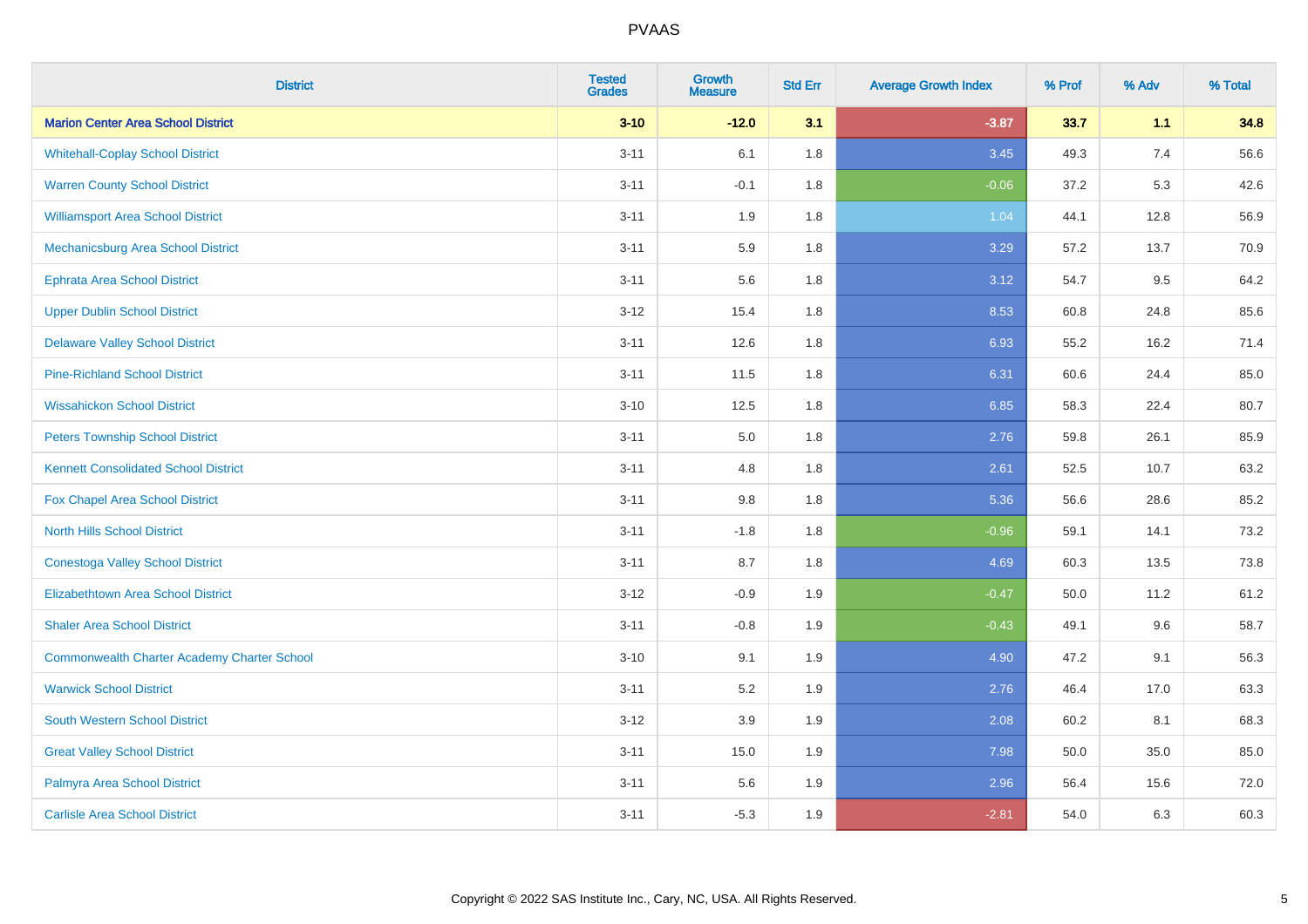| <b>District</b>                           | <b>Tested</b><br><b>Grades</b> | <b>Growth</b><br><b>Measure</b> | <b>Std Err</b> | <b>Average Growth Index</b> | % Prof | % Adv   | % Total |
|-------------------------------------------|--------------------------------|---------------------------------|----------------|-----------------------------|--------|---------|---------|
| <b>Marion Center Area School District</b> | $3 - 10$                       | $-12.0$                         | 3.1            | $-3.87$                     | 33.7   | 1.1     | 34.8    |
| <b>Waynesboro Area School District</b>    | $3 - 12$                       | $-6.1$                          | 1.9            | $-3.20$                     | 50.0   | $6.8\,$ | 56.8    |
| <b>Baldwin-Whitehall School District</b>  | $3 - 11$                       | 1.8                             | 1.9            | 0.94                        | 58.6   | $8.6\,$ | 67.1    |
| <b>Muhlenberg School District</b>         | $3 - 10$                       | 4.0                             | 1.9            | 2.10                        | 34.2   | 2.6     | 36.8    |
| <b>Oxford Area School District</b>        | $3 - 11$                       | $-4.3$                          | 1.9            | $-2.26$                     | 41.3   | 8.0     | 49.3    |
| <b>Abington School District</b>           | $3 - 10$                       | $-11.5$                         | 1.9            | $-6.00$                     | 56.2   | 11.6    | 67.8    |
| <b>Exeter Township School District</b>    | $3 - 11$                       | $-10.4$                         | 1.9            | $-5.44$                     | 50.6   | 2.7     | 53.3    |
| <b>Stroudsburg Area School District</b>   | $3 - 11$                       | $5.5\,$                         | 1.9            | 2.88                        | 48.1   | 4.2     | 52.3    |
| <b>Lebanon School District</b>            | $3 - 11$                       | $-1.6$                          | 1.9            | $-0.80$                     | 24.4   | 2.6     | 27.0    |
| <b>Franklin Regional School District</b>  | $3 - 11$                       | 2.0                             | 1.9            | 1.02                        | 66.7   | 15.5    | 82.1    |
| <b>Penn-Delco School District</b>         | $3 - 11$                       | $-6.8$                          | 1.9            | $-3.51$                     | 46.6   | 3.2     | 49.8    |
| <b>Moon Area School District</b>          | $3 - 11$                       | 8.2                             | 1.9            | 4.25                        | 58.7   | 18.5    | 77.2    |
| <b>Shippensburg Area School District</b>  | $3 - 11$                       | 9.3                             | 1.9            | 4.84                        | 53.1   | 10.2    | 63.3    |
| <b>Greater Latrobe School District</b>    | $3 - 11$                       | 0.6                             | 1.9            | 0.31                        | 55.5   | 14.1    | 69.5    |
| <b>Lower Dauphin School District</b>      | $3 - 11$                       | 0.6                             | 1.9            | 0.33                        | 49.2   | 12.6    | 61.8    |
| South Fayette Township School District    | $3 - 11$                       | 1.7                             | 2.0            | 0.88                        | 61.0   | 26.5    | 87.6    |
| Northern York County School District      | $3 - 11$                       | 15.6                            | 2.0            | 7.98                        | 57.4   | 11.5    | 68.8    |
| Northeastern York School District         | $3 - 11$                       | 5.9                             | 2.0            | 3.03                        | 51.1   | 16.6    | 67.6    |
| <b>Bristol Township School District</b>   | $3 - 11$                       | $-13.9$                         | 2.0            | $-7.05$                     | 31.0   | 3.7     | 34.7    |
| <b>Daniel Boone Area School District</b>  | $3 - 12$                       | 5.7                             | 2.0            | 2.88                        | 51.0   | 11.5    | 62.6    |
| <b>Solanco School District</b>            | $3 - 11$                       | $-11.0$                         | 2.0            | $-5.55$                     | 41.6   | 4.5     | 46.1    |
| Lampeter-Strasburg School District        | $3-12$                         | $-8.6$                          | 2.0            | $-4.33$                     | 55.1   | 9.8     | 64.8    |
| <b>Bangor Area School District</b>        | $3 - 12$                       | $-0.9$                          | 2.0            | $-0.43$                     | 44.3   | 4.7     | 49.0    |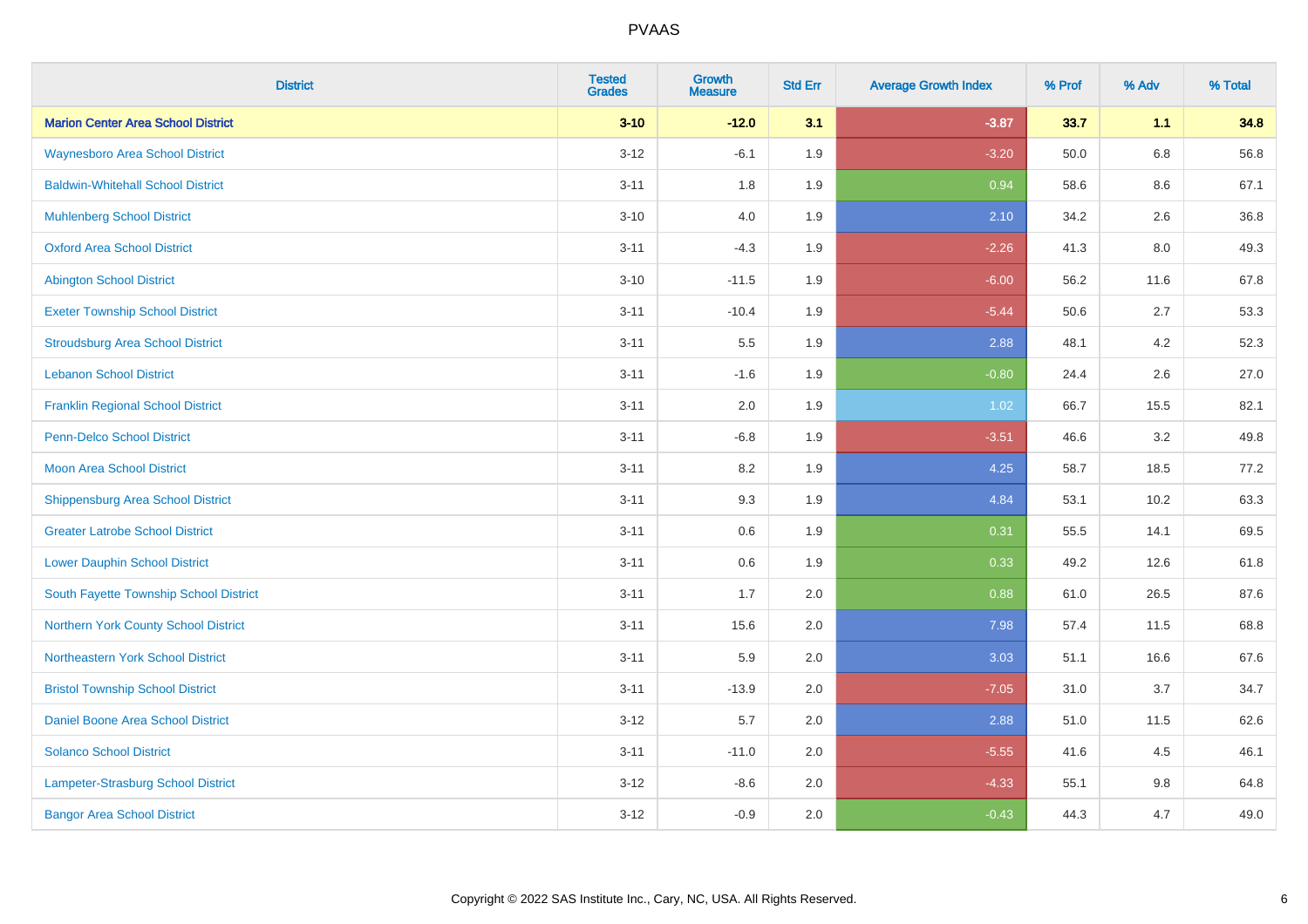| <b>District</b>                             | <b>Tested</b><br><b>Grades</b> | <b>Growth</b><br><b>Measure</b> | <b>Std Err</b> | <b>Average Growth Index</b> | % Prof | % Adv | % Total |
|---------------------------------------------|--------------------------------|---------------------------------|----------------|-----------------------------|--------|-------|---------|
| <b>Marion Center Area School District</b>   | $3 - 10$                       | $-12.0$                         | 3.1            | $-3.87$                     | 33.7   | 1.1   | 34.8    |
| <b>Conewago Valley School District</b>      | $3 - 12$                       | $-0.9$                          | 2.0            | $-0.45$                     | 51.7   | 9.6   | 61.3    |
| <b>Pleasant Valley School District</b>      | $3 - 11$                       | 3.1                             | 2.0            | 1.57                        | 57.2   | 5.5   | 62.8    |
| <b>Kiski Area School District</b>           | $3 - 11$                       | $-3.7$                          | 2.0            | $-1.86$                     | 57.4   | 10.4  | 67.8    |
| <b>Connellsville Area School District</b>   | $3 - 11$                       | 6.1                             | 2.0            | 3.05                        | 45.4   | 7.8   | 53.2    |
| <b>Trinity Area School District</b>         | $3 - 11$                       | $-5.4$                          | 2.0            | $-2.71$                     | 48.3   | 11.8  | 60.1    |
| <b>Upper Merion Area School District</b>    | $3 - 11$                       | 15.3                            | 2.0            | 7.62                        | 59.3   | 19.3  | 78.6    |
| <b>Derry Township School District</b>       | $3 - 10$                       | 12.8                            | 2.0            | 6.39                        | 54.8   | 25.8  | 80.6    |
| <b>Chartiers Valley School District</b>     | $3 - 11$                       | $-1.7$                          | 2.0            | $-0.81$                     | 54.7   | 8.4   | 63.1    |
| <b>Dubois Area School District</b>          | $3 - 11$                       | $-6.2$                          | 2.0            | $-3.07$                     | 50.9   | 13.4  | 64.3    |
| <b>Pottsgrove School District</b>           | $3 - 11$                       | 2.8                             | 2.0            | 1.35                        | 44.0   | 10.0  | 53.9    |
| <b>Cocalico School District</b>             | $3 - 11$                       | 10.6                            | 2.0            | 5.18                        | 50.8   | 14.1  | 64.8    |
| <b>Keystone Central School District</b>     | $3 - 11$                       | $-5.1$                          | 2.0            | $-2.46$                     | 44.7   | 4.6   | 49.4    |
| <b>Dover Area School District</b>           | $3 - 12$                       | 6.0                             | 2.1            | 2.94                        | 52.2   | 6.0   | 58.2    |
| <b>Upper Perkiomen School District</b>      | $3 - 11$                       | 22.1                            | 2.1            | 10.74                       | 57.7   | 13.2  | 70.9    |
| <b>York Suburban School District</b>        | $3 - 11$                       | 10.1                            | 2.1            | 4.91                        | 53.5   | 27.8  | 81.3    |
| <b>Mars Area School District</b>            | $3 - 10$                       | 5.7                             | 2.1            | 2.75                        | 57.9   | 18.2  | 76.1    |
| Southern York County School District        | $3 - 11$                       | 14.2                            | 2.1            | 6.91                        | 55.1   | 18.1  | 73.1    |
| <b>Cheltenham School District</b>           | $3 - 11$                       | $-1.4$                          | 2.1            | $-0.67$                     | 46.1   | 10.0  | 56.1    |
| <b>West Allegheny School District</b>       | $3 - 12$                       | 4.0                             | 2.1            | 1.96                        | 63.1   | 15.7  | 78.8    |
| <b>Hollidaysburg Area School District</b>   | $3 - 11$                       | 6.0                             | 2.1            | 2.88                        | 57.1   | 12.3  | 69.4    |
| <b>Radnor Township School District</b>      | $3 - 12$                       | 1.0                             | 2.1            | 0.50                        | 65.0   | 23.2  | 88.2    |
| <b>West Jefferson Hills School District</b> | $3 - 11$                       | 1.8                             | 2.1            | 0.88                        | 55.7   | 20.8  | 76.4    |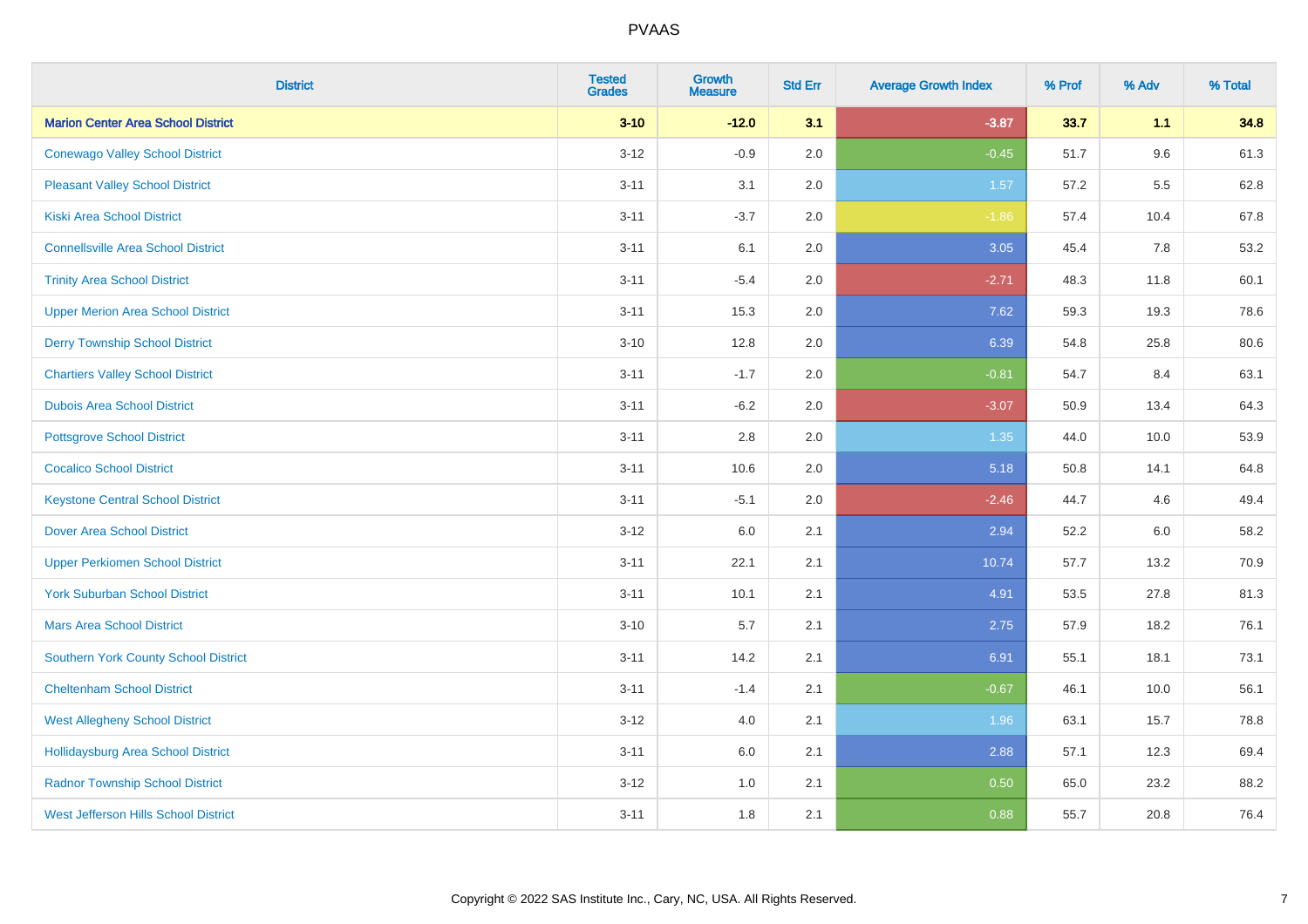| <b>District</b>                                 | <b>Tested</b><br><b>Grades</b> | <b>Growth</b><br><b>Measure</b> | <b>Std Err</b> | <b>Average Growth Index</b> | % Prof | % Adv | % Total |
|-------------------------------------------------|--------------------------------|---------------------------------|----------------|-----------------------------|--------|-------|---------|
| <b>Marion Center Area School District</b>       | $3 - 10$                       | $-12.0$                         | 3.1            | $-3.87$                     | 33.7   | 1.1   | 34.8    |
| <b>Montour School District</b>                  | $3 - 11$                       | $-1.8$                          | 2.1            | $-0.88$                     | 61.4   | 15.1  | 76.5    |
| <b>William Penn School District</b>             | $3 - 12$                       | 8.3                             | 2.1            | 3.99                        | 35.6   | 3.0   | 38.7    |
| <b>Phoenixville Area School District</b>        | $3 - 11$                       | $-1.7$                          | 2.1            | $-0.83$                     | 59.9   | 10.6  | 70.5    |
| <b>Spring Grove Area School District</b>        | $3 - 11$                       | 5.6                             | 2.1            | 2.68                        | 55.1   | 15.0  | 70.1    |
| <b>Gettysburg Area School District</b>          | $3 - 11$                       | $-4.0$                          | 2.1            | $-1.89$                     | 45.3   | 14.0  | 59.3    |
| <b>Manheim Central School District</b>          | $3 - 11$                       | 2.1                             | 2.1            | 1.01                        | 53.2   | 11.6  | 64.8    |
| <b>Interboro School District</b>                | $3 - 12$                       | $-7.3$                          | 2.1            | $-3.43$                     | 46.6   | 4.8   | 51.4    |
| <b>York City School District</b>                | $3 - 12$                       | $-28.9$                         | 2.1            | $-13.59$                    | 6.0    | 0.3   | 6.2     |
| <b>Harrisburg City School District</b>          | $3 - 11$                       | $-0.4$                          | 2.1            | $-0.19$                     | 15.1   | 0.4   | 15.5    |
| <b>Twin Valley School District</b>              | $3 - 12$                       | $-3.6$                          | 2.1            | $-1.69$                     | 49.6   | 7.1   | 56.8    |
| <b>Juniata County School District</b>           | $3 - 12$                       | $-4.9$                          | 2.1            | $-2.26$                     | 38.5   | 2.9   | 41.4    |
| <b>Hampton Township School District</b>         | $3 - 11$                       | 5.1                             | 2.2            | 2.35                        | 54.0   | 28.2  | 82.2    |
| <b>Fleetwood Area School District</b>           | $3 - 10$                       | 12.2                            | 2.2            | 5.68                        | 53.5   | 11.6  | 65.2    |
| Pennsylvania Leadership Charter School          | $3 - 11$                       | 4.6                             | 2.2            | 2.13                        | 55.4   | 11.2  | 66.7    |
| <b>Abington Heights School District</b>         | $3 - 11$                       | 13.5                            | 2.2            | 6.27                        | 58.3   | 16.2  | 74.5    |
| <b>Crawford Central School District</b>         | $3 - 11$                       | $-4.7$                          | 2.2            | $-2.15$                     | 40.6   | 10.5  | 51.1    |
| <b>Lower Moreland Township School District</b>  | $3 - 11$                       | 2.0                             | 2.2            | 0.95                        | 62.8   | 17.0  | 79.8    |
| <b>Upper Moreland Township School District</b>  | $3 - 11$                       | $-5.0$                          | 2.2            | $-2.31$                     | 57.9   | 4.0   | 61.9    |
| <b>Eastern Lancaster County School District</b> | $3 - 12$                       | 4.5                             | 2.2            | 2.09                        | 46.3   | 11.4  | 57.6    |
| <b>Plum Borough School District</b>             | $3 - 11$                       | $-11.3$                         | 2.2            | $-5.19$                     | 51.1   | 9.0   | 60.1    |
| <b>Greencastle-Antrim School District</b>       | $3 - 11$                       | $-3.0$                          | 2.2            | $-1.36$                     | 62.4   | 9.9   | 72.3    |
| <b>Bellefonte Area School District</b>          | $3 - 11$                       | $-0.4$                          | 2.2            | $-0.17$                     | 47.6   | 10.6  | 58.2    |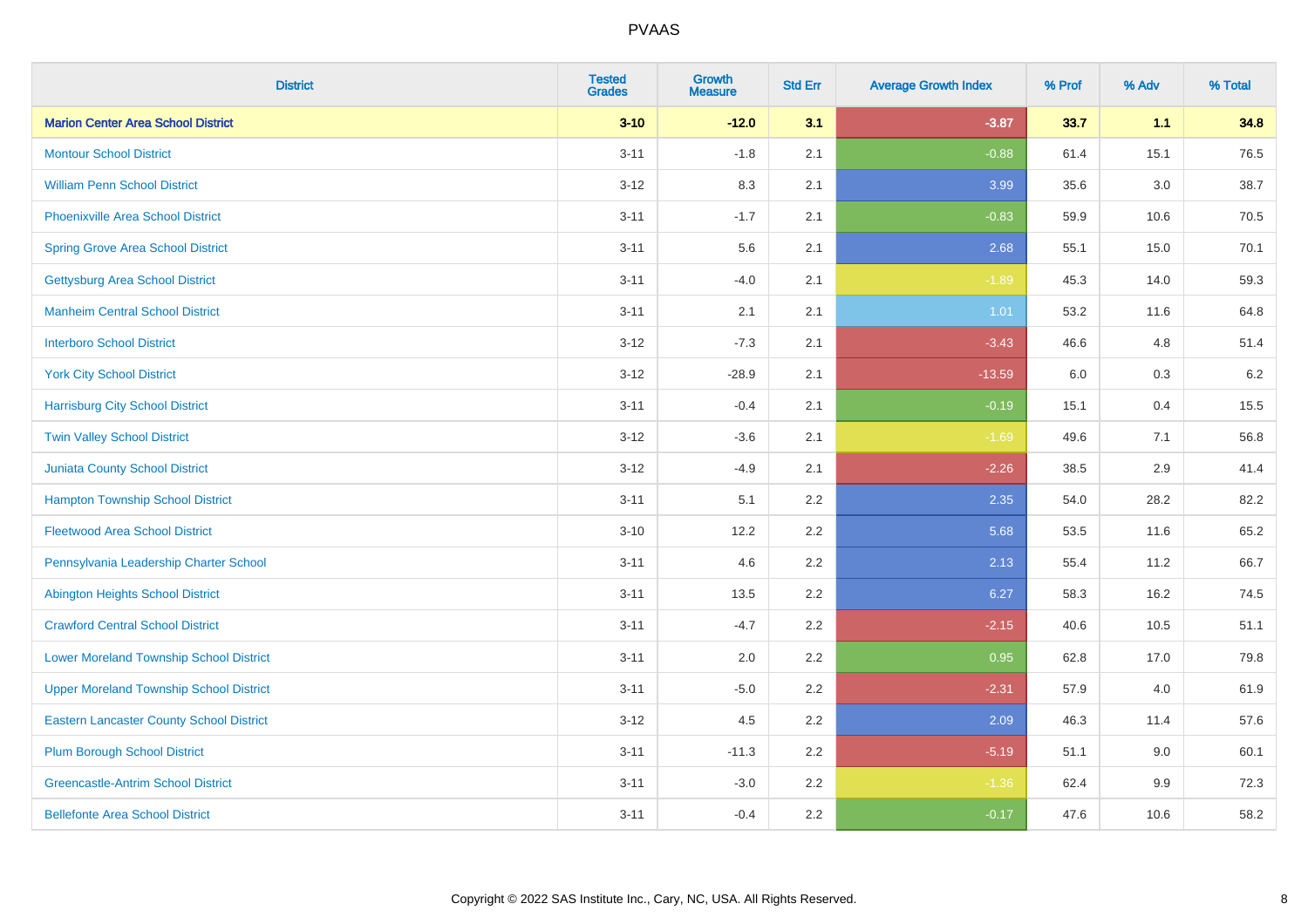| <b>District</b>                               | <b>Tested</b><br><b>Grades</b> | <b>Growth</b><br><b>Measure</b> | <b>Std Err</b> | <b>Average Growth Index</b> | % Prof | % Adv | % Total |
|-----------------------------------------------|--------------------------------|---------------------------------|----------------|-----------------------------|--------|-------|---------|
| <b>Marion Center Area School District</b>     | $3 - 10$                       | $-12.0$                         | 3.1            | $-3.87$                     | 33.7   | 1.1   | 34.8    |
| <b>Gateway School District</b>                | $3 - 11$                       | 0.8                             | 2.2            | 0.38                        | 52.1   | 13.8  | 65.9    |
| <b>Penncrest School District</b>              | $3 - 11$                       | 5.7                             | 2.2            | 2.57                        | 47.2   | 7.1   | 54.3    |
| <b>New Foundations Charter School</b>         | $3 - 11$                       | 5.4                             | 2.2            | 2.41                        | 47.2   | 2.5   | 49.8    |
| <b>Dallas School District</b>                 | $3 - 11$                       | $-2.5$                          | 2.2            | $-1.12$                     | 54.9   | 7.6   | 62.4    |
| <b>Eastern Lebanon County School District</b> | $3 - 11$                       | 8.6                             | 2.2            | 3.84                        | 48.8   | 11.4  | 60.3    |
| <b>Conrad Weiser Area School District</b>     | $3 - 11$                       | 3.6                             | 2.2            | 1.63                        | 52.1   | 2.1   | 54.2    |
| <b>Tunkhannock Area School District</b>       | $3 - 11$                       | 2.3                             | 2.2            | 1.01                        | 44.9   | 9.6   | 54.6    |
| <b>Lehighton Area School District</b>         | $3 - 11$                       | $-1.6$                          | 2.3            | $-0.70$                     | 51.1   | 5.6   | 56.7    |
| <b>Blue Mountain School District</b>          | $3 - 10$                       | $-5.8$                          | 2.3            | $-2.56$                     | 46.6   | 8.5   | 55.1    |
| Southern Lehigh School District               | $3 - 11$                       | $-0.4$                          | 2.3            | $-0.17$                     | 66.1   | 11.9  | 78.0    |
| <b>Pottsville Area School District</b>        | $3 - 12$                       | 4.4                             | 2.3            | 1.94                        | 44.8   | 5.4   | 50.2    |
| <b>Somerset Area School District</b>          | $3 - 11$                       | $-4.4$                          | 2.3            | $-1.93$                     | 44.4   | 14.9  | 59.3    |
| <b>Tuscarora School District</b>              | $3 - 11$                       | $-0.6$                          | 2.3            | $-0.27$                     | 45.1   | 8.1   | 53.2    |
| 21st Century Cyber Charter School             | $6 - 12$                       | 5.7                             | 2.3            | 2.50                        | 56.7   | 8.3   | 65.0    |
| <b>Wallenpaupack Area School District</b>     | $3 - 11$                       | $-7.1$                          | 2.3            | $-3.09$                     | 40.8   | 2.4   | 43.1    |
| <b>Indiana Area School District</b>           | $3 - 11$                       | $-5.3$                          | 2.3            | $-2.28$                     | 47.6   | 18.4  | 66.1    |
| <b>Chichester School District</b>             | $3 - 11$                       | $-2.7$                          | 2.3            | $-1.17$                     | 44.6   | 6.6   | 51.2    |
| <b>West York Area School District</b>         | $3 - 12$                       | 3.2                             | 2.3            | 1.38                        | 53.8   | 4.4   | 58.2    |
| Selinsgrove Area School District              | $3 - 12$                       | 8.3                             | 2.3            | 3.54                        | 56.8   | 10.0  | 66.8    |
| Lehigh Valley Academy Regional Charter School | $3 - 11$                       | 0.7                             | 2.3            | 0.32                        | 46.3   | 5.0   | 51.4    |
| <b>Blackhawk School District</b>              | $3 - 11$                       | 4.7                             | 2.3            | 2.01                        | 55.8   | 8.8   | 64.6    |
| Northwestern Lehigh School District           | $3 - 11$                       | 2.2                             | 2.3            | 0.93                        | 53.3   | 9.7   | 63.0    |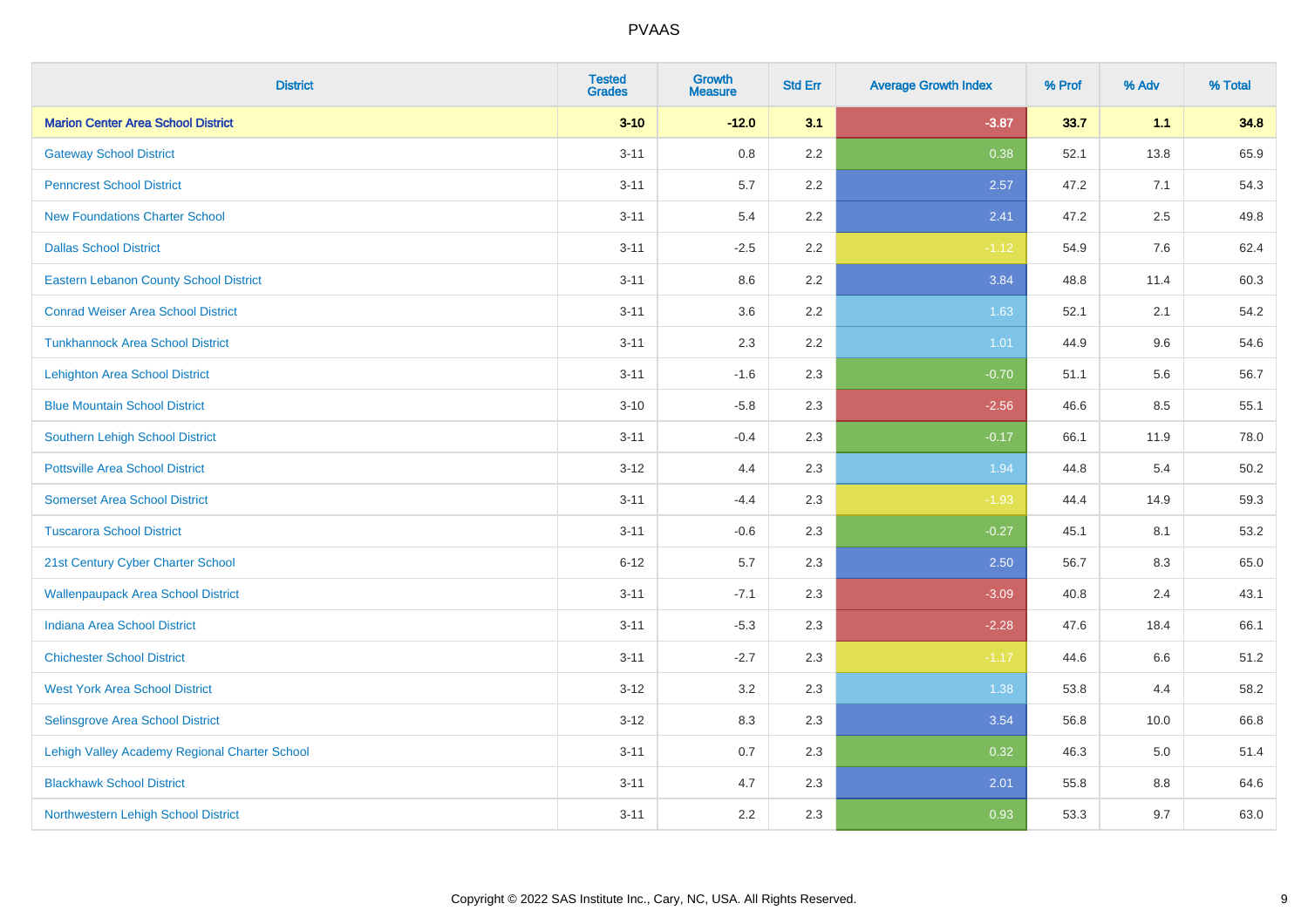| <b>District</b>                               | <b>Tested</b><br><b>Grades</b> | <b>Growth</b><br><b>Measure</b> | <b>Std Err</b> | <b>Average Growth Index</b> | % Prof | % Adv | % Total |
|-----------------------------------------------|--------------------------------|---------------------------------|----------------|-----------------------------|--------|-------|---------|
| <b>Marion Center Area School District</b>     | $3 - 10$                       | $-12.0$                         | 3.1            | $-3.87$                     | 33.7   | 1.1   | 34.8    |
| <b>Crestwood School District</b>              | $3 - 11$                       | $-0.4$                          | 2.4            | $-0.17$                     | 57.4   | 17.0  | 74.4    |
| <b>Greensburg Salem School District</b>       | $3 - 11$                       | $-4.4$                          | 2.4            | $-1.88$                     | 47.6   | 4.9   | 52.4    |
| <b>Scranton School District</b>               | $3 - 12$                       | $-2.9$                          | 2.4            | $-1.22$                     | 45.6   | 3.6   | 49.1    |
| <b>Laurel Highlands School District</b>       | $3 - 11$                       | 4.3                             | 2.4            | 1.81                        | 44.9   | 9.6   | 54.5    |
| <b>Rose Tree Media School District</b>        | $3 - 10$                       | $-25.6$                         | 2.4            | $-10.76$                    | 54.8   | 6.4   | 61.2    |
| Octorara Area School District                 | $3 - 11$                       | 9.1                             | 2.4            | 3.82                        | 52.1   | 8.5   | 60.6    |
| <b>Wyoming Valley West School District</b>    | $3 - 11$                       | $-2.2$                          | 2.4            | $-0.91$                     | 49.4   | 3.0   | 52.4    |
| <b>Pottstown School District</b>              | $3 - 12$                       | $-4.0$                          | 2.4            | $-1.68$                     | 29.8   | 1.2   | 31.0    |
| <b>Hermitage School District</b>              | $3 - 12$                       | 3.8                             | 2.4            | 1.60                        | 57.5   | 9.3   | 66.8    |
| <b>South Eastern School District</b>          | $3 - 11$                       | 0.9                             | 2.4            | 0.39                        | 54.8   | 6.6   | 61.4    |
| <b>Bradford Area School District</b>          | $3 - 12$                       | $-9.3$                          | 2.4            | $-3.87$                     | 45.8   | 8.3   | 54.2    |
| <b>Wallingford-Swarthmore School District</b> | $3 - 10$                       | 0.9                             | 2.4            | 0.38                        | 64.4   | 22.7  | 87.1    |
| North Schuylkill School District              | $3 - 11$                       | $-1.0$                          | 2.4            | $-0.42$                     | 41.8   | 5.1   | 46.8    |
| <b>Mckeesport Area School District</b>        | $3 - 12$                       | 9.0                             | 2.4            | 3.72                        | 31.0   | 4.5   | 35.5    |
| <b>Donegal School District</b>                | $3 - 12$                       | 3.1                             | 2.4            | 1.29                        | 60.6   | 9.1   | 69.7    |
| <b>Grove City Area School District</b>        | $3 - 12$                       | 5.1                             | 2.4            | 2.09                        | 36.4   | 16.5  | 52.8    |
| <b>New Castle Area School District</b>        | $3 - 12$                       | $-6.4$                          | 2.4            | $-2.66$                     | 32.5   | 4.3   | 36.8    |
| <b>Wayne Highlands School District</b>        | $3 - 11$                       | 7.8                             | 2.4            | 3.23                        | 52.3   | 13.1  | 65.4    |
| <b>Albert Gallatin Area School District</b>   | $3 - 11$                       | $-0.8$                          | 2.4            | $-0.32$                     | 54.5   | 10.0  | 64.6    |
| <b>Marple Newtown School District</b>         | $3 - 11$                       | 2.0                             | 2.4            | 0.81                        | 57.6   | 12.8  | 70.4    |
| <b>Universal Audenried Charter School</b>     | $9 - 11$                       | $-5.8$                          | 2.4            | $-2.40$                     | 14.6   | 0.0   | 14.6    |
| <b>Ringgold School District</b>               | $3 - 11$                       | $-14.7$                         | 2.4            | $-6.04$                     | 41.5   | 7.9   | 49.4    |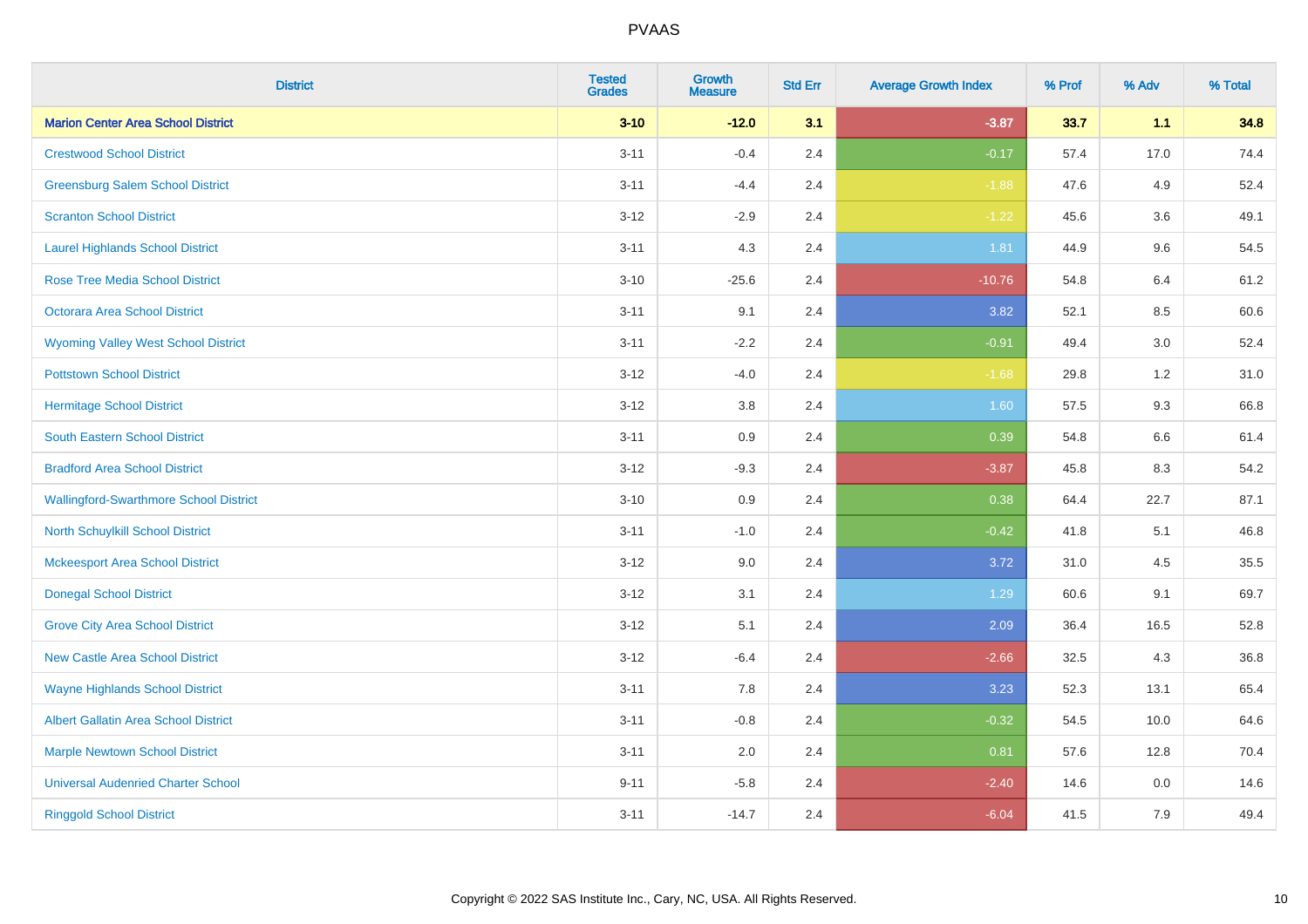| <b>District</b>                                                       | <b>Tested</b><br><b>Grades</b> | <b>Growth</b><br><b>Measure</b> | <b>Std Err</b> | <b>Average Growth Index</b> | % Prof | % Adv   | % Total |
|-----------------------------------------------------------------------|--------------------------------|---------------------------------|----------------|-----------------------------|--------|---------|---------|
| <b>Marion Center Area School District</b>                             | $3 - 10$                       | $-12.0$                         | 3.1            | $-3.87$                     | 33.7   | 1.1     | 34.8    |
| <b>Valley View School District</b>                                    | $3 - 11$                       | 18.1                            | 2.4            | 7.42                        | 53.7   | 14.7    | 68.4    |
| <b>Central Valley School District</b>                                 | $3 - 10$                       | 4.8                             | 2.4            | 1.98                        | 56.9   | 9.0     | 65.9    |
| <b>Beaver Area School District</b>                                    | $3 - 10$                       | 4.7                             | 2.4            | 1.94                        | 57.4   | 16.8    | 74.2    |
| <b>Big Spring School District</b>                                     | $3 - 11$                       | $-9.8$                          | 2.4            | $-4.00$                     | 38.6   | 8.9     | 47.5    |
| <b>Elizabeth Forward School District</b>                              | $3 - 11$                       | $-8.4$                          | 2.4            | $-3.41$                     | 51.7   | 4.0     | 55.7    |
| Northern Lebanon School District                                      | $3 - 11$                       | 0.4                             | 2.5            | 0.15                        | 28.0   | 3.0     | 31.0    |
| South Williamsport Area School District                               | $3 - 10$                       | $-5.7$                          | 2.5            | $-2.30$                     | 45.5   | 4.5     | 50.0    |
| Hamburg Area School District                                          | $3 - 11$                       | 8.9                             | 2.5            | 3.63                        | 43.5   | 8.2     | 51.7    |
| East Pennsboro Area School District                                   | $3 - 11$                       | $-4.2$                          | 2.5            | $-1.71$                     | 60.8   | 8.5     | 69.3    |
| <b>Littlestown Area School District</b>                               | $3 - 11$                       | 11.4                            | 2.5            | 4.62                        | 55.2   | 10.4    | 65.6    |
| <b>Saucon Valley School District</b>                                  | $3 - 11$                       | 14.7                            | 2.5            | 5.98                        | 48.7   | 20.2    | 69.0    |
| Esperanza Academy Charter School                                      | $4 - 11$                       | $4.0\,$                         | 2.5            | 1.61                        | 32.4   | 0.7     | 33.1    |
| <b>Fort Leboeuf School District</b>                                   | $3 - 11$                       | 11.7                            | 2.5            | 4.73                        | 48.5   | 21.1    | 69.6    |
| <b>Milton Area School District</b>                                    | $3 - 11$                       | $-8.7$                          | 2.5            | $-3.52$                     | 45.4   | 6.9     | 52.3    |
| <b>Freeport Area School District</b>                                  | $3 - 10$                       | 9.7                             | 2.5            | 3.91                        | 57.5   | 17.8    | 75.3    |
| <b>Bucks County Technical High School</b>                             | $9 - 10$                       | $-12.0$                         | 2.5            | $-4.84$                     | 35.9   | $3.2\,$ | 39.2    |
| Preparatory Charter School Of Mathematics, Science, Tech, And Careers | $9 - 10$                       | $-4.0$                          | 2.5            | $-1.59$                     | 15.0   | 0.0     | 15.0    |
| <b>Shikellamy School District</b>                                     | $3 - 10$                       | $-22.3$                         | 2.5            | $-8.92$                     | 33.3   | 6.1     | 39.5    |
| <b>West Perry School District</b>                                     | $3 - 11$                       | 12.5                            | 2.5            | 4.99                        | 56.6   | 8.4     | 65.0    |
| <b>Tyrone Area School District</b>                                    | $3 - 12$                       | 19.7                            | 2.5            | 7.87                        | 60.4   | 16.7    | 77.1    |
| Mifflinburg Area School District                                      | $3 - 11$                       | $-15.8$                         | 2.5            | $-6.30$                     | 42.4   | 4.0     | 46.4    |
| <b>Collegium Charter School</b>                                       | $3 - 10$                       | 5.9                             | 2.5            | 2.33                        | 38.1   | 7.9     | 46.0    |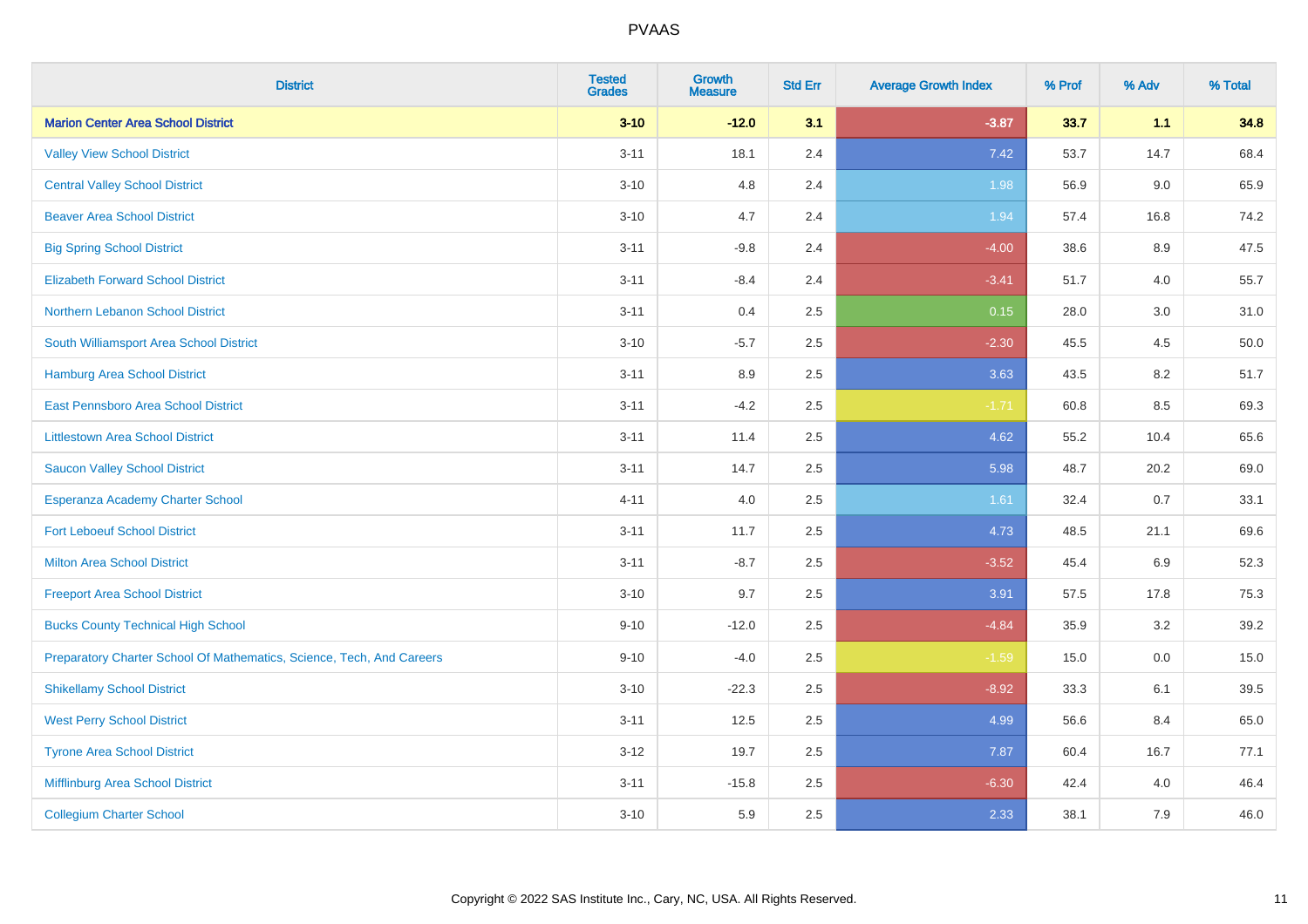| <b>District</b>                                    | <b>Tested</b><br><b>Grades</b> | <b>Growth</b><br><b>Measure</b> | <b>Std Err</b> | <b>Average Growth Index</b> | % Prof | % Adv   | % Total |
|----------------------------------------------------|--------------------------------|---------------------------------|----------------|-----------------------------|--------|---------|---------|
| <b>Marion Center Area School District</b>          | $3 - 10$                       | $-12.0$                         | 3.1            | $-3.87$                     | 33.7   | 1.1     | 34.8    |
| South Butler County School District                | $3 - 10$                       | 3.9                             | 2.5            | 1.54                        | 53.1   | 16.6    | 69.7    |
| <b>Schuylkill Valley School District</b>           | $3 - 11$                       | 1.4                             | 2.5            | 0.56                        | 55.1   | 10.2    | 65.3    |
| <b>Athens Area School District</b>                 | $3 - 11$                       | 1.6                             | 2.5            | 0.64                        | 46.9   | 7.6     | 54.5    |
| <b>Tamaqua Area School District</b>                | $3 - 12$                       | $-8.2$                          | 2.5            | $-3.24$                     | 44.5   | 1.9     | 46.4    |
| <b>Slippery Rock Area School District</b>          | $3 - 11$                       | $-6.3$                          | 2.5            | $-2.51$                     | 56.2   | 9.5     | 65.7    |
| <b>Central Cambria School District</b>             | $3 - 11$                       | 3.0                             | 2.5            | 1.17                        | 56.2   | 9.7     | 66.0    |
| <b>Spring Cove School District</b>                 | $3 - 11$                       | 3.4                             | 2.5            | 1.33                        | 47.8   | 12.7    | 60.4    |
| <b>Lincoln Park Performing Arts Charter School</b> | $7 - 11$                       | 3.6                             | 2.5            | 1.42                        | 59.6   | 14.7    | 74.3    |
| <b>Montoursville Area School District</b>          | $3 - 12$                       | 10.8                            | 2.5            | 4.24                        | 44.6   | 20.1    | 64.8    |
| <b>Jersey Shore Area School District</b>           | $3 - 11$                       | 0.5                             | 2.6            | 0.21                        | 47.1   | 9.2     | 56.2    |
| <b>Agora Cyber Charter School</b>                  | $3 - 11$                       | 5.8                             | 2.6            | 2.28                        | 42.8   | 6.6     | 49.4    |
| Saint Marys Area School District                   | $3 - 11$                       | 7.8                             | 2.6            | 3.04                        | 57.0   | $8.2\,$ | 65.2    |
| <b>Penn Hills School District</b>                  | $3 - 11$                       | $-7.6$                          | 2.6            | $-2.94$                     | 33.1   | 0.7     | 33.8    |
| <b>Greater Johnstown School District</b>           | $3 - 11$                       | $-3.1$                          | 2.6            | $-1.19$                     | 26.1   | 0.0     | 26.1    |
| <b>Dauphin County Technical School</b>             | $9 - 11$                       | $-45.5$                         | 2.6            | $-17.72$                    | 14.4   | 2.5     | 16.9    |
| <b>Conneaut School District</b>                    | $3 - 12$                       | $-7.5$                          | 2.6            | $-2.91$                     | 38.4   | 7.4     | 45.8    |
| <b>Middletown Area School District</b>             | $3 - 11$                       | $-5.3$                          | 2.6            | $-2.05$                     | 46.4   | 5.3     | 51.7    |
| <b>Eastern York School District</b>                | $3 - 11$                       | 9.6                             | 2.6            | 3.71                        | 56.3   | 12.6    | 68.9    |
| <b>Berwick Area School District</b>                | $3 - 11$                       | $-9.3$                          | 2.6            | $-3.59$                     | 42.1   | 5.5     | 47.6    |
| <b>Mount Pleasant Area School District</b>         | $3 - 11$                       | $-5.0$                          | 2.6            | $-1.93$                     | 52.6   | 0.0     | 52.6    |
| <b>Wyomissing Area School District</b>             | $3 - 12$                       | $0.8\,$                         | 2.6            | 0.33                        | 55.7   | 17.6    | 73.3    |
| <b>Lewisburg Area School District</b>              | $3 - 11$                       | $-2.7$                          | 2.6            | $-1.03$                     | 57.0   | 18.5    | 75.6    |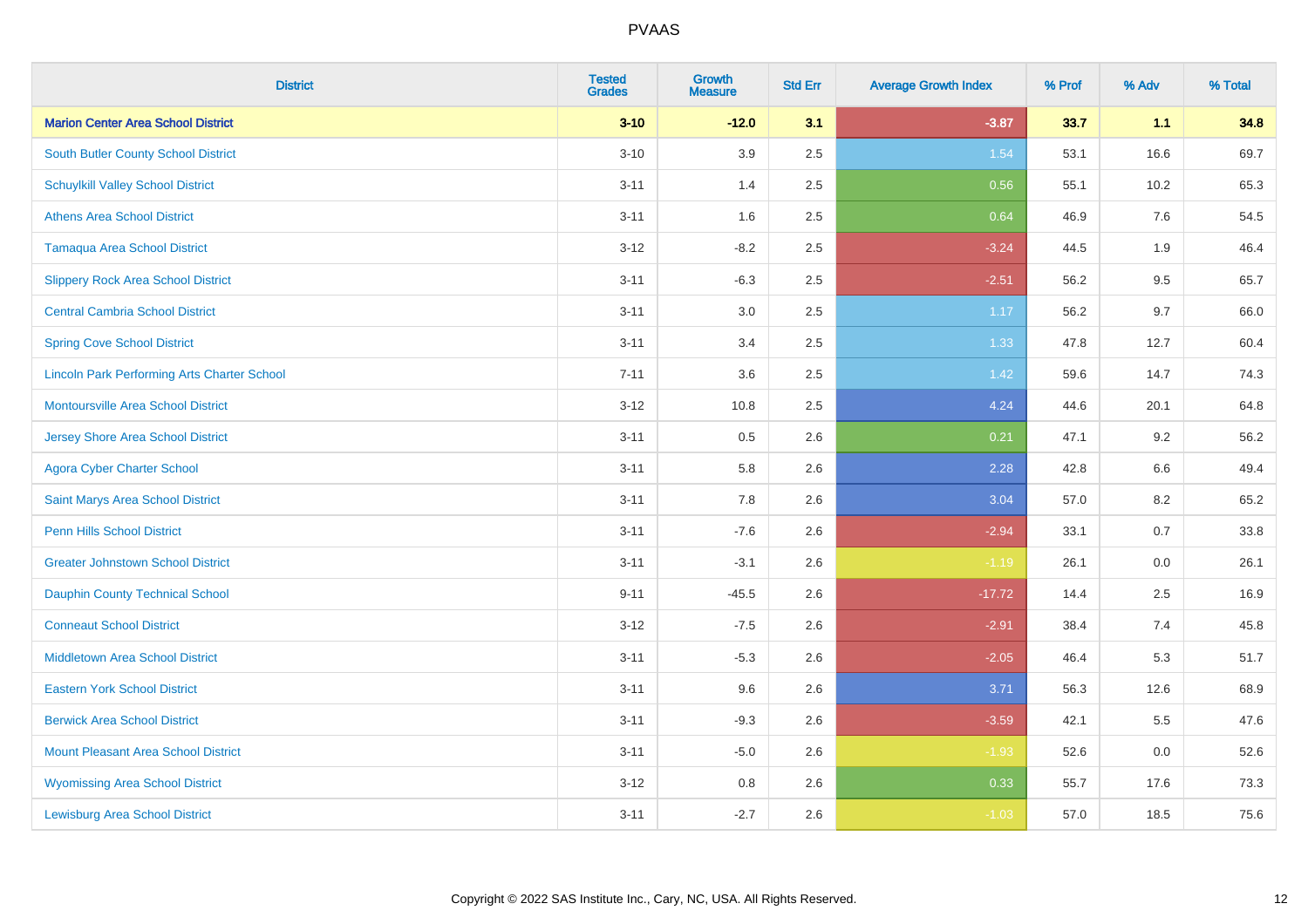| <b>District</b>                                | <b>Tested</b><br><b>Grades</b> | <b>Growth</b><br><b>Measure</b> | <b>Std Err</b> | <b>Average Growth Index</b> | % Prof | % Adv | % Total |
|------------------------------------------------|--------------------------------|---------------------------------|----------------|-----------------------------|--------|-------|---------|
| <b>Marion Center Area School District</b>      | $3 - 10$                       | $-12.0$                         | 3.1            | $-3.87$                     | 33.7   | 1.1   | 34.8    |
| <b>Central Columbia School District</b>        | $3 - 12$                       | $-4.8$                          | 2.6            | $-1.86$                     | 53.7   | 14.8  | 68.5    |
| <b>Wilson Area School District</b>             | $3 - 11$                       | 6.0                             | 2.6            | 2.30                        | 48.7   | 8.5   | 57.2    |
| <b>Fairview School District</b>                | $3 - 11$                       | 3.4                             | 2.6            | 1.32                        | 57.2   | 17.6  | 74.8    |
| Lehigh Valley Charter High School For The Arts | $9 - 10$                       | 7.3                             | 2.6            | 2.82                        | 62.3   | 18.2  | 80.5    |
| <b>Wyoming Area School District</b>            | $3 - 10$                       | $-1.3$                          | 2.6            | $-0.50$                     | 53.8   | 10.8  | 64.6    |
| <b>Quaker Valley School District</b>           | $3 - 11$                       | $-2.8$                          | 2.6            | $-1.08$                     | 55.2   | 13.2  | 68.4    |
| <b>Sharon City School District</b>             | $3 - 11$                       | 4.9                             | 2.6            | 1.87                        | 48.2   | 5.3   | 53.4    |
| <b>Mcguffey School District</b>                | $3 - 11$                       | 2.1                             | 2.6            | 0.81                        | 57.7   | 3.1   | 60.8    |
| <b>Corry Area School District</b>              | $3 - 11$                       | $-5.3$                          | 2.6            | $-2.03$                     | 38.5   | 6.0   | 44.5    |
| <b>Woodland Hills School District</b>          | $3-12$                         | 3.2                             | 2.6            | 1.22                        | 31.4   | 3.6   | 35.0    |
| Ambridge Area School District                  | $3 - 12$                       | 9.1                             | 2.6            | 3.46                        | 50.4   | 10.7  | 61.1    |
| <b>Bedford Area School District</b>            | $3 - 11$                       | 2.5                             | 2.6            | 0.93                        | 48.5   | 10.0  | 58.5    |
| <b>Clearfield Area School District</b>         | $3 - 10$                       | $-9.4$                          | 2.6            | $-3.56$                     | 43.0   | 3.1   | 46.1    |
| <b>Keystone Oaks School District</b>           | $3 - 11$                       | 5.5                             | 2.6            | 2.07                        | 53.2   | 12.1  | 65.4    |
| <b>Danville Area School District</b>           | $3 - 11$                       | 0.4                             | 2.6            | 0.15                        | 57.4   | 18.4  | 75.7    |
| <b>Oil City Area School District</b>           | $3 - 11$                       | $-2.9$                          | 2.6            | $-1.08$                     | 44.4   | 5.8   | 50.2    |
| <b>Belle Vernon Area School District</b>       | $3 - 11$                       | 6.5                             | 2.6            | 2.44                        | 55.6   | 11.1  | 66.7    |
| <b>Titusville Area School District</b>         | $3 - 11$                       | $-13.2$                         | 2.6            | $-4.99$                     | 43.2   | 4.8   | 48.0    |
| <b>Harbor Creek School District</b>            | $3 - 11$                       | $-7.1$                          | 2.7            | $-2.67$                     | 48.8   | 15.2  | 64.0    |
| <b>City CHS</b>                                | $10 - 11$                      | 13.6                            | 2.7            | 5.12                        | 45.8   | 3.0   | 48.8    |
| Pen Argyl Area School District                 | $3 - 12$                       | 9.2                             | 2.7            | 3.46                        | 50.0   | 12.6  | 62.6    |
| <b>Forest Hills School District</b>            | $3 - 11$                       | $-7.3$                          | 2.7            | $-2.74$                     | 41.1   | 13.7  | 54.8    |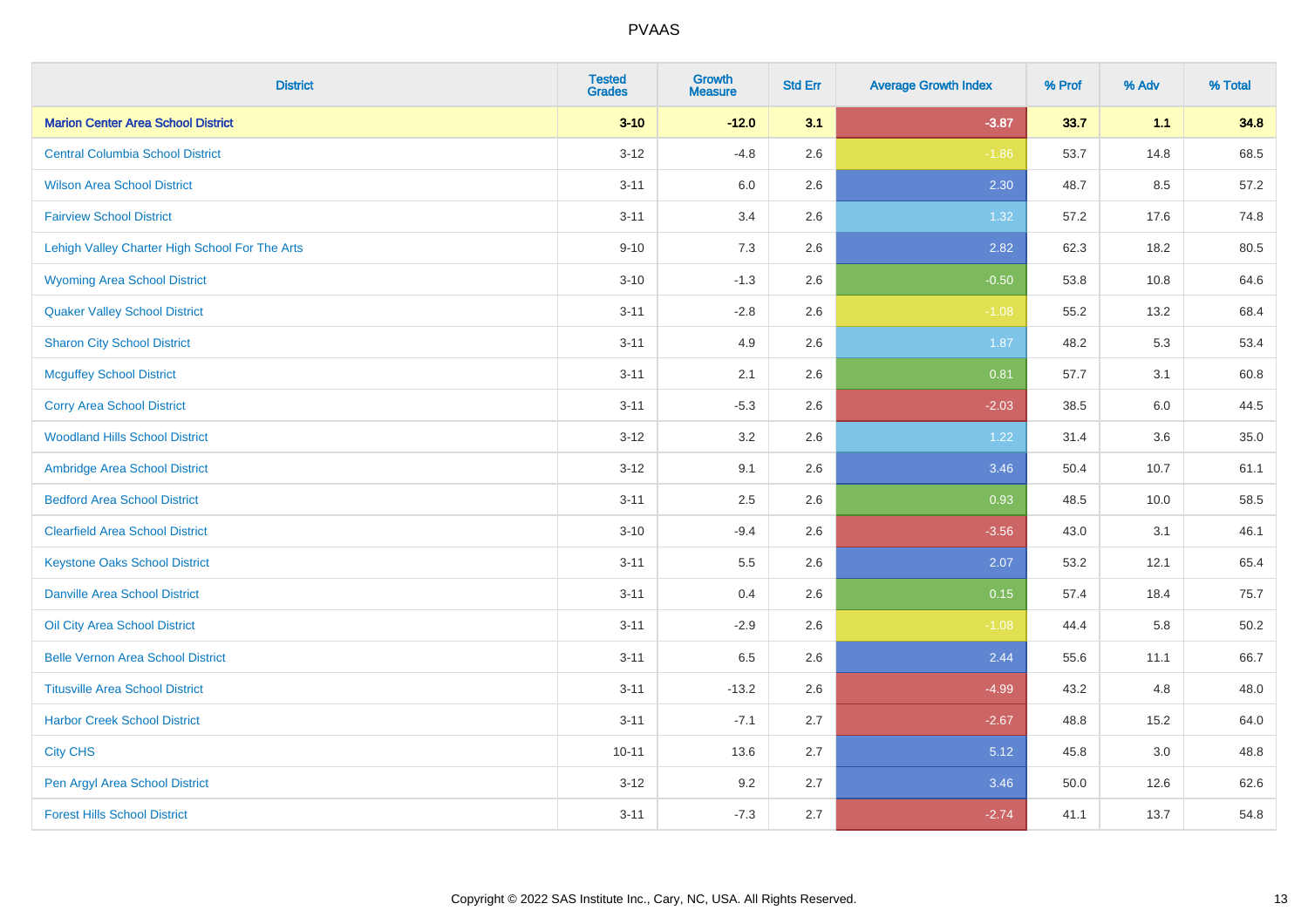| <b>District</b>                                  | <b>Tested</b><br><b>Grades</b> | <b>Growth</b><br><b>Measure</b> | <b>Std Err</b> | <b>Average Growth Index</b> | % Prof | % Adv   | % Total |
|--------------------------------------------------|--------------------------------|---------------------------------|----------------|-----------------------------|--------|---------|---------|
| <b>Marion Center Area School District</b>        | $3 - 10$                       | $-12.0$                         | 3.1            | $-3.87$                     | 33.7   | 1.1     | 34.8    |
| Jim Thorpe Area School District                  | $3 - 11$                       | $-5.8$                          | 2.7            | $-2.19$                     | 33.3   | 7.4     | 40.7    |
| <b>South Park School District</b>                | $3 - 11$                       | $-11.3$                         | 2.7            | $-4.23$                     | 53.5   | 13.7    | 67.3    |
| <b>Penn Cambria School District</b>              | $3 - 11$                       | $-0.0$                          | 2.7            | $-0.01$                     | 61.5   | 7.7     | 69.2    |
| <b>Highlands School District</b>                 | $3 - 11$                       | $-7.4$                          | 2.7            | $-2.76$                     | 44.4   | 3.7     | 48.2    |
| Susquehanna Township School District             | $3 - 12$                       | $-5.8$                          | 2.7            | $-2.17$                     | 36.0   | 5.6     | 41.6    |
| <b>Deer Lakes School District</b>                | $3 - 11$                       | 17.0                            | 2.7            | 6.32                        | 61.5   | 16.4    | 77.9    |
| <b>Hopewell Area School District</b>             | $3 - 11$                       | 2.6                             | 2.7            | 0.97                        | 58.4   | 4.0     | 62.4    |
| <b>Wattsburg Area School District</b>            | $3 - 11$                       | 6.5                             | 2.7            | 2.43                        | 42.7   | 7.6     | 50.3    |
| Southern Tioga School District                   | $3 - 11$                       | $-11.5$                         | 2.7            | $-4.25$                     | 47.8   | 6.4     | 54.3    |
| <b>Brandywine Heights Area School District</b>   | $3 - 11$                       | $-4.9$                          | 2.7            | $-1.81$                     | 49.2   | 8.2     | 57.4    |
| <b>East Lycoming School District</b>             | $3 - 11$                       | $-6.0$                          | 2.7            | $-2.24$                     | 48.3   | 4.2     | 52.5    |
| <b>Annville-Cleona School District</b>           | $3 - 12$                       | $-12.1$                         | 2.7            | $-4.46$                     | 34.9   | $7.8\,$ | 42.6    |
| <b>Midd-West School District</b>                 | $3 - 11$                       | 10.3                            | 2.7            | 3.80                        | 58.0   | 13.4    | 71.4    |
| Community Academy Of Philadelphia Charter School | $3 - 11$                       | 5.8                             | 2.7            | 2.12                        | 26.7   | 0.9     | 27.6    |
| <b>MaST Community Charter School</b>             | $3 - 10$                       | $-4.1$                          | 2.7            | $-1.52$                     | 44.0   | 9.5     | 53.4    |
| <b>Chester-Upland School District</b>            | $3 - 11$                       | $-0.3$                          | 2.7            | $-0.09$                     | 13.8   | $0.8\,$ | 14.6    |
| <b>Yough School District</b>                     | $3 - 10$                       | $-6.6$                          | 2.7            | $-2.43$                     | 50.8   | 4.0     | 54.8    |
| Huntingdon Area School District                  | $3 - 11$                       | $-2.0$                          | 2.7            | $-0.72$                     | 36.8   | 10.3    | 47.0    |
| <b>Northern Lehigh School District</b>           | $3 - 12$                       | $-10.4$                         | 2.7            | $-3.82$                     | 28.0   | 9.3     | 37.3    |
| <b>Lake-Lehman School District</b>               | $3 - 11$                       | 10.8                            | 2.7            | 3.93                        | 55.3   | 7.9     | 63.2    |
| <b>Bald Eagle Area School District</b>           | $3 - 11$                       | $-2.1$                          | 2.7            | $-0.75$                     | 48.4   | 9.4     | 57.7    |
| <b>Girard School District</b>                    | $3 - 11$                       | $-0.6$                          | 2.7            | $-0.22$                     | 53.9   | 15.6    | 69.6    |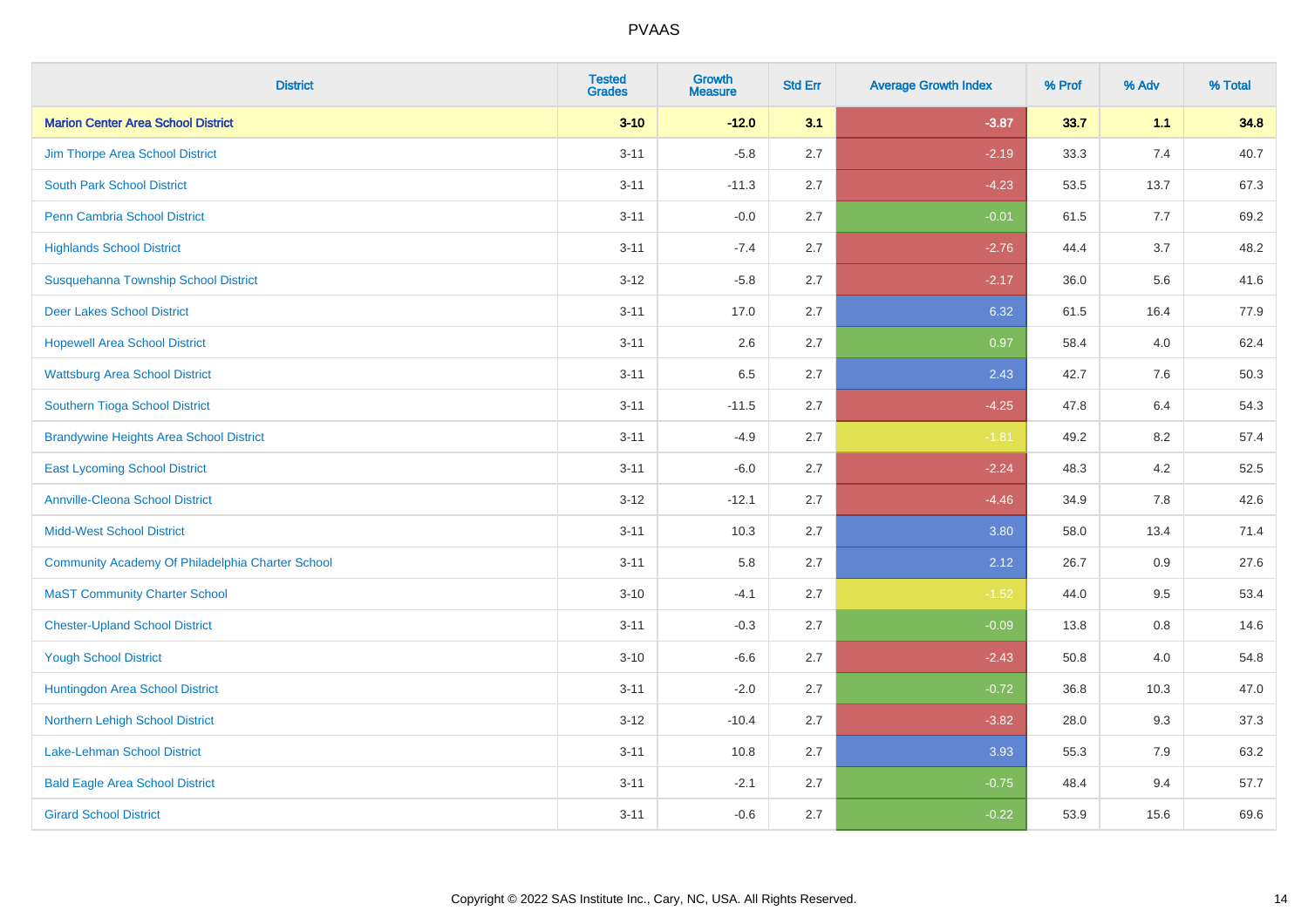| <b>District</b>                               | <b>Tested</b><br><b>Grades</b> | <b>Growth</b><br><b>Measure</b> | <b>Std Err</b> | <b>Average Growth Index</b> | % Prof | % Adv   | % Total |
|-----------------------------------------------|--------------------------------|---------------------------------|----------------|-----------------------------|--------|---------|---------|
| <b>Marion Center Area School District</b>     | $3 - 10$                       | $-12.0$                         | 3.1            | $-3.87$                     | 33.7   | 1.1     | 34.8    |
| <b>Oley Valley School District</b>            | $3 - 11$                       | $-0.4$                          | 2.8            | $-0.15$                     | 43.1   | 12.9    | 56.0    |
| <b>Washington School District</b>             | $3 - 11$                       | $-4.9$                          | 2.8            | $-1.76$                     | 30.1   | 2.4     | 32.5    |
| <b>Towanda Area School District</b>           | $3 - 11$                       | 4.0                             | 2.8            | 1.44                        | 39.4   | $6.6\,$ | 46.0    |
| <b>Greater Nanticoke Area School District</b> | $3 - 12$                       | 11.2                            | 2.8            | 4.01                        | 38.0   | 12.4    | 50.4    |
| <b>Susquenita School District</b>             | $3 - 11$                       | $-0.1$                          | 2.8            | $-0.01$                     | 47.7   | 10.1    | 57.8    |
| <b>Lakeland School District</b>               | $3 - 11$                       | 1.1                             | 2.8            | 0.38                        | 48.6   | 3.7     | 52.3    |
| <b>Westmont Hilltop School District</b>       | $3 - 11$                       | $-4.0$                          | 2.8            | $-1.40$                     | 36.3   | 13.3    | 49.6    |
| <b>Derry Area School District</b>             | $3 - 11$                       | 13.2                            | 2.8            | 4.69                        | 60.0   | 12.5    | 72.5    |
| <b>Central Greene School District</b>         | $3 - 11$                       | $-1.6$                          | 2.8            | $-0.55$                     | 54.2   | 2.8     | 57.0    |
| Northern Tioga School District                | $3 - 12$                       | $-7.5$                          | 2.8            | $-2.64$                     | 54.0   | 1.2     | 55.2    |
| <b>Franklin Area School District</b>          | $3 - 11$                       | 6.6                             | 2.8            | 2.34                        | 48.2   | 4.5     | 52.7    |
| <b>Palisades School District</b>              | $3 - 11$                       | $-8.7$                          | 2.8            | $-3.06$                     | 53.8   | 6.7     | 60.5    |
| <b>Hanover Public School District</b>         | $3 - 11$                       | 5.2                             | 2.8            | 1.83                        | 52.2   | 14.4    | 66.7    |
| <b>Loyalsock Township School District</b>     | $3 - 12$                       | 4.2                             | 2.8            | 1.47                        | 54.3   | 2.1     | 56.4    |
| <b>Tulpehocken Area School District</b>       | $3 - 12$                       | $-13.7$                         | 2.8            | $-4.81$                     | 36.7   | 2.8     | 39.4    |
| <b>Bermudian Springs School District</b>      | $3 - 11$                       | $-5.5$                          | 2.9            | $-1.94$                     | 56.4   | 6.8     | 63.2    |
| <b>Greenville Area School District</b>        | $3 - 11$                       | 0.7                             | 2.9            | 0.26                        | 53.4   | 6.9     | 60.3    |
| <b>Tech Freire Charter School</b>             | $9 - 11$                       | 9.3                             | 2.9            | 3.26                        | 18.0   | 1.1     | 19.1    |
| <b>Richland School District</b>               | $3 - 11$                       | 6.7                             | 2.9            | 2.33                        | 62.2   | 19.2    | 81.4    |
| <b>Avon Grove Charter School</b>              | $3 - 11$                       | 9.0                             | 2.9            | 3.13                        | 58.8   | 16.7    | 75.5    |
| <b>Upper Adams School District</b>            | $3 - 11$                       | 1.3                             | 2.9            | 0.47                        | 55.2   | 8.6     | 63.8    |
| <b>General Mclane School District</b>         | $3 - 11$                       | 3.1                             | 2.9            | 1.07                        | 62.3   | 4.9     | 67.2    |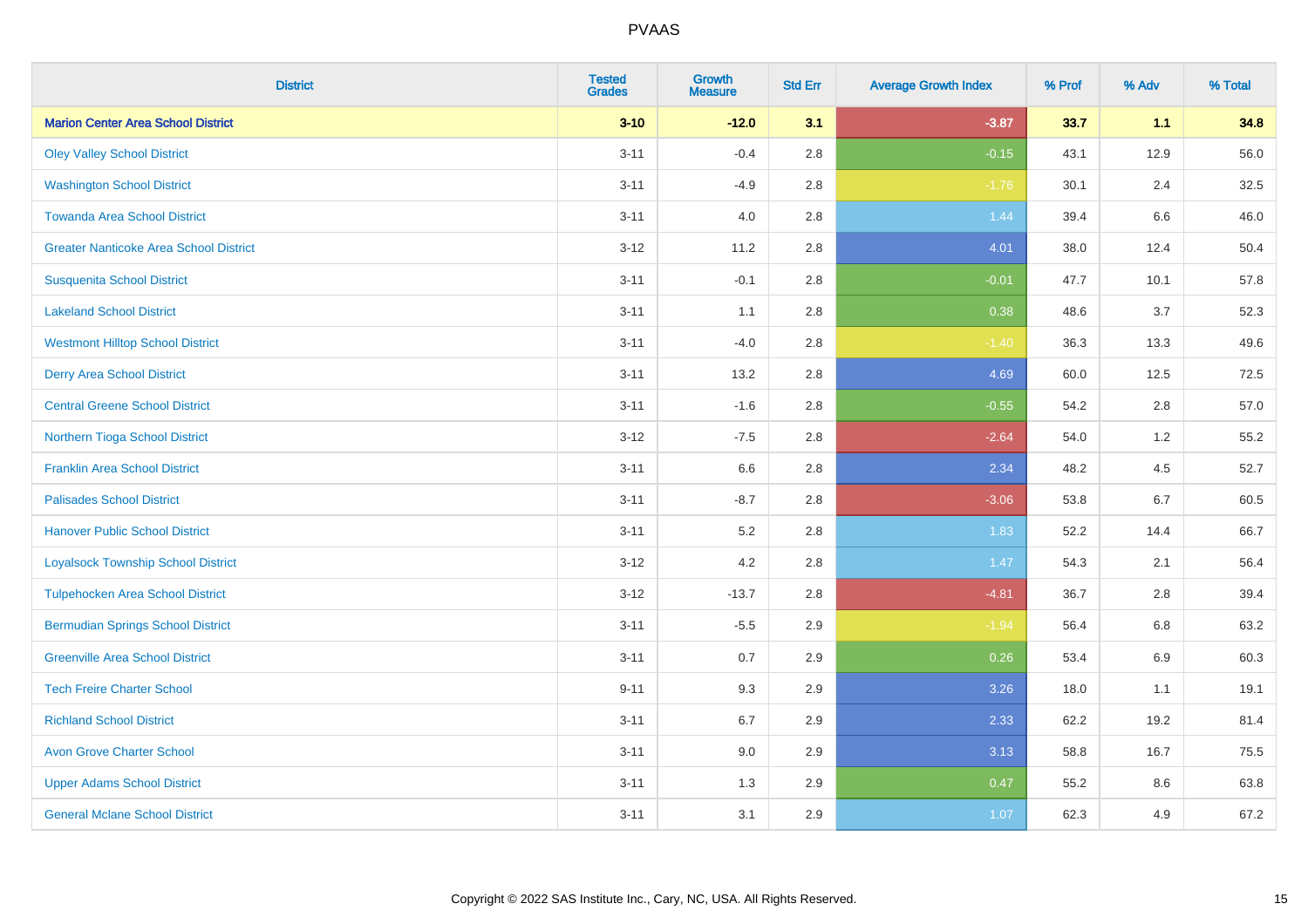| <b>District</b>                                    | <b>Tested</b><br><b>Grades</b> | <b>Growth</b><br><b>Measure</b> | <b>Std Err</b> | <b>Average Growth Index</b> | % Prof | % Adv   | % Total |
|----------------------------------------------------|--------------------------------|---------------------------------|----------------|-----------------------------|--------|---------|---------|
| <b>Marion Center Area School District</b>          | $3 - 10$                       | $-12.0$                         | 3.1            | $-3.87$                     | 33.7   | 1.1     | 34.8    |
| <b>Punxsutawney Area School District</b>           | $3 - 11$                       | 4.2                             | 2.9            | 1.45                        | 55.0   | $5.5\,$ | 60.6    |
| Philadelphia Electrical & Tech Charter High School | $10 - 10$                      | $-0.5$                          | 2.9            | $-0.15$                     | 8.8    | 0.0     | 8.8     |
| <b>Western Wayne School District</b>               | $3 - 11$                       | 5.6                             | 2.9            | 1.93                        | 41.3   | 17.4    | 58.7    |
| <b>Pine Grove Area School District</b>             | $3 - 11$                       | $-7.7$                          | 2.9            | $-2.66$                     | 42.3   | 7.7     | 50.0    |
| <b>West Mifflin Area School District</b>           | $3 - 12$                       | $-12.3$                         | 2.9            | $-4.22$                     | 39.7   | 10.3    | 50.0    |
| <b>Neshannock Township School District</b>         | $3 - 10$                       | $-9.7$                          | 2.9            | $-3.34$                     | 62.4   | 5.6     | 67.9    |
| <b>Penns Valley Area School District</b>           | $3 - 12$                       | 14.0                            | 2.9            | 4.80                        | 41.9   | 23.1    | 65.0    |
| Philadelphia Academy Charter School                | $3 - 11$                       | $-8.9$                          | 2.9            | $-3.04$                     | 50.5   | 2.9     | 53.4    |
| <b>Chestnut Ridge School District</b>              | $3 - 12$                       | $-3.4$                          | 2.9            | $-1.17$                     | 46.6   | 5.8     | 52.4    |
| New Hope-Solebury School District                  | $3 - 11$                       | 7.5                             | 2.9            | 2.57                        | 68.2   | 22.7    | 90.9    |
| <b>Dunmore School District</b>                     | $3 - 11$                       | $-7.7$                          | 2.9            | $-2.62$                     | 34.0   | 7.2     | 41.2    |
| Karns City Area School District                    | $3 - 11$                       | $-6.0$                          | 2.9            | $-2.03$                     | 53.1   | $8.3\,$ | 61.5    |
| <b>Mid Valley School District</b>                  | $3 - 10$                       | $-1.7$                          | 3.0            | $-0.55$                     | 45.1   | $7.8\,$ | 52.9    |
| <b>Riverside School District</b>                   | $3 - 11$                       | $-3.2$                          | 3.0            | $-1.09$                     | 43.0   | 9.0     | 52.0    |
| Southern Columbia Area School District             | $3 - 11$                       | $-14.6$                         | 3.0            | $-4.92$                     | 55.0   | 4.0     | 59.0    |
| <b>Camp Hill School District</b>                   | $3 - 12$                       | 2.3                             | 3.0            | 0.78                        | 53.6   | 17.5    | 71.1    |
| <b>Charleroi School District</b>                   | $3 - 11$                       | $-2.6$                          | 3.0            | $-0.86$                     | 55.7   | 7.4     | 63.1    |
| <b>Freedom Area School District</b>                | $3 - 11$                       | $-7.1$                          | 3.0            | $-2.37$                     | 43.8   | 4.2     | 47.9    |
| <b>Palmerton Area School District</b>              | $3 - 11$                       | $-1.2$                          | 3.0            | $-0.39$                     | 57.4   | 5.0     | 62.4    |
| <b>Columbia-Montour AVTS</b>                       | $9 - 10$                       | $-12.5$                         | 3.0            | $-4.16$                     | 22.3   | 0.6     | 22.9    |
| <b>Blairsville-Saltsburg School District</b>       | $3 - 11$                       | $-8.0$                          | 3.0            | $-2.68$                     | 37.3   | 7.0     | 44.3    |
| <b>Iroquois School District</b>                    | $3 - 11$                       | 13.1                            | 3.0            | 4.35                        | 48.2   | 7.8     | 56.0    |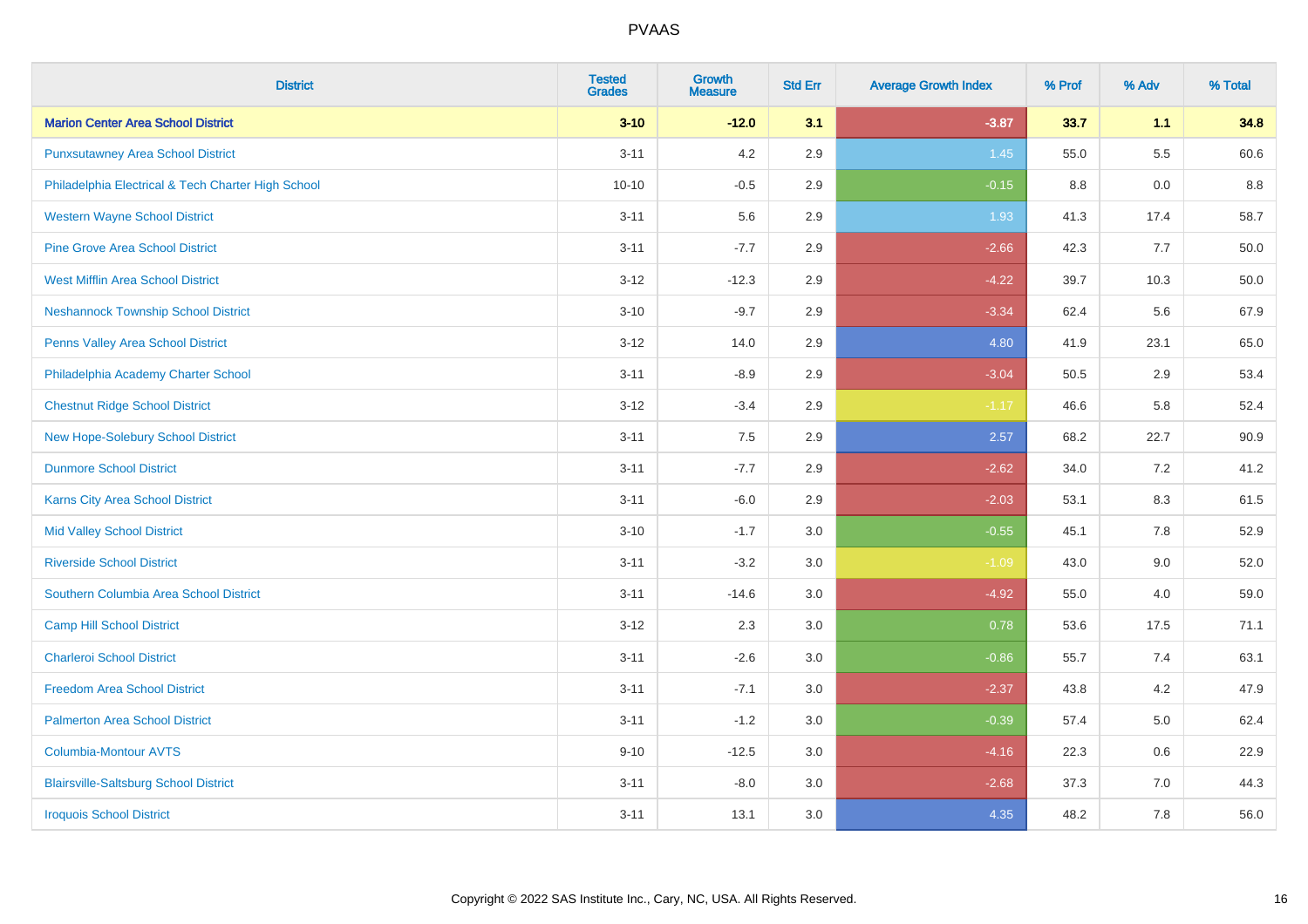| <b>District</b>                                | <b>Tested</b><br><b>Grades</b> | <b>Growth</b><br><b>Measure</b> | <b>Std Err</b> | <b>Average Growth Index</b> | % Prof | % Adv | % Total |
|------------------------------------------------|--------------------------------|---------------------------------|----------------|-----------------------------|--------|-------|---------|
| <b>Marion Center Area School District</b>      | $3 - 10$                       | $-12.0$                         | 3.1            | $-3.87$                     | 33.7   | 1.1   | 34.8    |
| Catasauqua Area School District                | $3 - 12$                       | $-12.1$                         | 3.0            | $-4.00$                     | 36.8   | 7.6   | 44.3    |
| <b>Wellsboro Area School District</b>          | $3 - 11$                       | $-12.4$                         | 3.0            | $-4.11$                     | 49.2   | 11.9  | 61.1    |
| <b>Wilmington Area School District</b>         | $3 - 11$                       | 7.5                             | 3.0            | 2.48                        | 55.1   | 5.1   | 60.2    |
| <b>Bloomsburg Area School District</b>         | $3 - 10$                       | 0.7                             | 3.0            | 0.23                        | 55.9   | 11.8  | 67.6    |
| <b>Riverside Beaver County School District</b> | $3 - 11$                       | $-14.0$                         | 3.0            | $-4.64$                     | 49.4   | 8.8   | 58.2    |
| <b>Montrose Area School District</b>           | $3 - 10$                       | $-5.5$                          | 3.0            | $-1.82$                     | 46.7   | 5.4   | 52.2    |
| <b>Cranberry Area School District</b>          | $3 - 12$                       | 9.2                             | 3.0            | 3.04                        | 47.5   | 10.2  | 57.6    |
| <b>Brookville Area School District</b>         | $3 - 11$                       | 6.9                             | 3.0            | 2.30                        | 55.2   | 15.6  | 70.8    |
| <b>Warrior Run School District</b>             | $3 - 11$                       | 4.6                             | 3.0            | 1.51                        | 40.9   | 8.1   | 49.0    |
| <b>Forest City Regional School District</b>    | $3 - 12$                       | $-6.0$                          | 3.0            | $-1.96$                     | 44.1   | 0.0   | 44.1    |
| <b>Tacony Academy Charter School</b>           | $3 - 11$                       | $-14.7$                         | 3.0            | $-4.82$                     | 22.4   | 1.8   | 24.1    |
| Perseus House Charter School Of Excellence     | $6 - 11$                       | $-5.2$                          | 3.0            | $-1.72$                     | 16.5   | 0.0   | 16.5    |
| Mastery Charter School - Shoemaker Campus      | $7 - 10$                       | 4.1                             | 3.0            | 1.34                        | 20.9   | 3.3   | 24.2    |
| <b>Brentwood Borough School District</b>       | $3 - 11$                       | $-5.3$                          | 3.0            | $-1.72$                     | 52.0   | 6.1   | 58.2    |
| <b>Burrell School District</b>                 | $3 - 11$                       | 4.5                             | 3.1            | 1.48                        | 58.5   | 13.8  | 72.3    |
| <b>North East School District</b>              | $3 - 11$                       | $-9.3$                          | 3.1            | $-3.02$                     | 62.6   | 14.4  | 77.0    |
| <b>Mohawk Area School District</b>             | $3 - 11$                       | $-7.5$                          | 3.1            | $-2.45$                     | 49.4   | 11.0  | 60.4    |
| <b>Mount Carmel Area School District</b>       | $3 - 11$                       | $-0.6$                          | 3.1            | $-0.18$                     | 45.3   | 2.1   | 47.4    |
| <b>Ligonier Valley School District</b>         | $3 - 11$                       | 4.2                             | 3.1            | 1.34                        | 59.1   | 10.3  | 69.5    |
| <b>Unionville-Chadds Ford School District</b>  | $3 - 11$                       | 17.1                            | 3.1            | 5.51                        | 68.1   | 13.2  | 81.3    |
| <b>Mount Union Area School District</b>        | $3 - 10$                       | $-6.1$                          | 3.1            | $-1.97$                     | 32.2   | 3.4   | 35.6    |
| <b>Marion Center Area School District</b>      | $3 - 10$                       | $-12.0$                         | 3.1            | $-3.87$                     | 33.7   | 1.1   | 34.8    |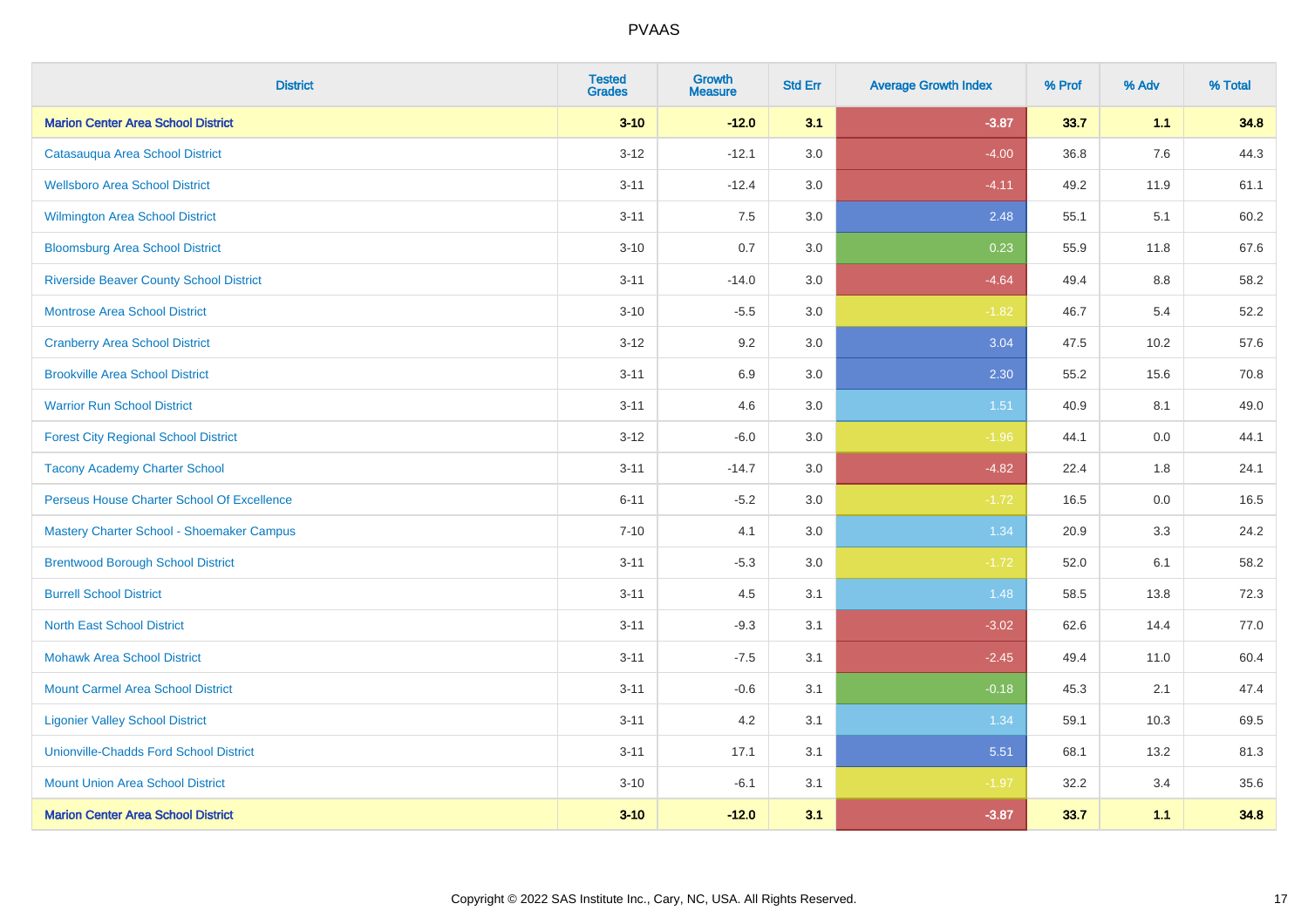| <b>District</b>                                   | <b>Tested</b><br><b>Grades</b> | <b>Growth</b><br><b>Measure</b> | <b>Std Err</b> | <b>Average Growth Index</b> | % Prof | % Adv   | % Total |
|---------------------------------------------------|--------------------------------|---------------------------------|----------------|-----------------------------|--------|---------|---------|
| <b>Marion Center Area School District</b>         | $3 - 10$                       | $-12.0$                         | 3.1            | $-3.87$                     | 33.7   | 1.1     | 34.8    |
| <b>Laurel School District</b>                     | $3 - 11$                       | 1.8                             | 3.1            | 0.59                        | 70.1   | 2.3     | 72.4    |
| <b>Cambria Heights School District</b>            | $3 - 10$                       | $-4.1$                          | 3.1            | $-1.32$                     | 51.0   | 6.0     | 57.0    |
| <b>Executive Education Academy Charter School</b> | $3 - 10$                       | $-6.5$                          | 3.1            | $-2.08$                     | 23.7   | 2.2     | 25.8    |
| <b>Avonworth School District</b>                  | $3 - 10$                       | $-12.6$                         | 3.1            | $-4.01$                     | 59.8   | 4.6     | 64.4    |
| <b>New Brighton Area School District</b>          | $3 - 11$                       | 4.6                             | 3.1            | $1.47$                      | 60.9   | 5.8     | 66.7    |
| Schuylkill Haven Area School District             | $3 - 11$                       | $-15.3$                         | 3.1            | $-4.87$                     | 49.7   | 2.4     | 52.1    |
| <b>Kane Area School District</b>                  | $3 - 10$                       | $-3.7$                          | 3.2            | $-1.17$                     | 39.5   | 9.9     | 49.4    |
| <b>Bellwood-Antis School District</b>             | $3 - 10$                       | $-1.2$                          | 3.2            | $-0.39$                     | 55.1   | 10.1    | 65.2    |
| <b>Canton Area School District</b>                | $3 - 11$                       | $-5.5$                          | 3.2            | $-1.75$                     | 40.7   | 2.3     | 43.0    |
| <b>Wilkes-Barre Area School District</b>          | $3 - 11$                       | 0.1                             | 3.2            | 0.02                        | 35.5   | 5.4     | 40.9    |
| <b>Upper Dauphin Area School District</b>         | $3 - 11$                       | $-6.3$                          | 3.2            | $-1.98$                     | 37.4   | 4.8     | 42.2    |
| <b>Uniontown Area School District</b>             | $3 - 11$                       | 6.0                             | 3.2            | 1.87                        | 62.4   | 5.9     | 68.2    |
| <b>Pequea Valley School District</b>              | $3 - 11$                       | $-5.8$                          | 3.2            | $-1.80$                     | 39.8   | 9.1     | 48.9    |
| <b>Line Mountain School District</b>              | $3 - 11$                       | 4.1                             | 3.2            | 1.27                        | 52.9   | 9.2     | 62.1    |
| <b>Windber Area School District</b>               | $3 - 11$                       | $-7.2$                          | 3.2            | $-2.24$                     | 55.4   | 7.2     | 62.6    |
| <b>Kutztown Area School District</b>              | $3 - 12$                       | $-0.2$                          | 3.2            | $-0.05$                     | 55.4   | 13.3    | 68.7    |
| <b>Springfield Township School District</b>       | $3 - 11$                       | $-18.9$                         | 3.2            | $-5.88$                     | 62.6   | 3.6     | 66.3    |
| South Allegheny School District                   | $3 - 11$                       | $-8.8$                          | 3.2            | $-2.70$                     | 40.5   | $0.0\,$ | 40.5    |
| <b>Bentworth School District</b>                  | $3 - 11$                       | 5.7                             | 3.2            | 1.75                        | 44.2   | 19.5    | 63.6    |
| Southern Huntingdon County School District        | $3 - 11$                       | $-12.9$                         | 3.2            | $-3.98$                     | 32.5   | 2.5     | 35.0    |
| <b>MaST Community Charter School II</b>           | $3 - 10$                       | 4.4                             | 3.2            | 1.37                        | 28.4   | 3.4     | 31.8    |
| <b>Ellwood City Area School District</b>          | $3 - 11$                       | $-4.2$                          | 3.2            | $-1.29$                     | 54.1   | 14.1    | 68.2    |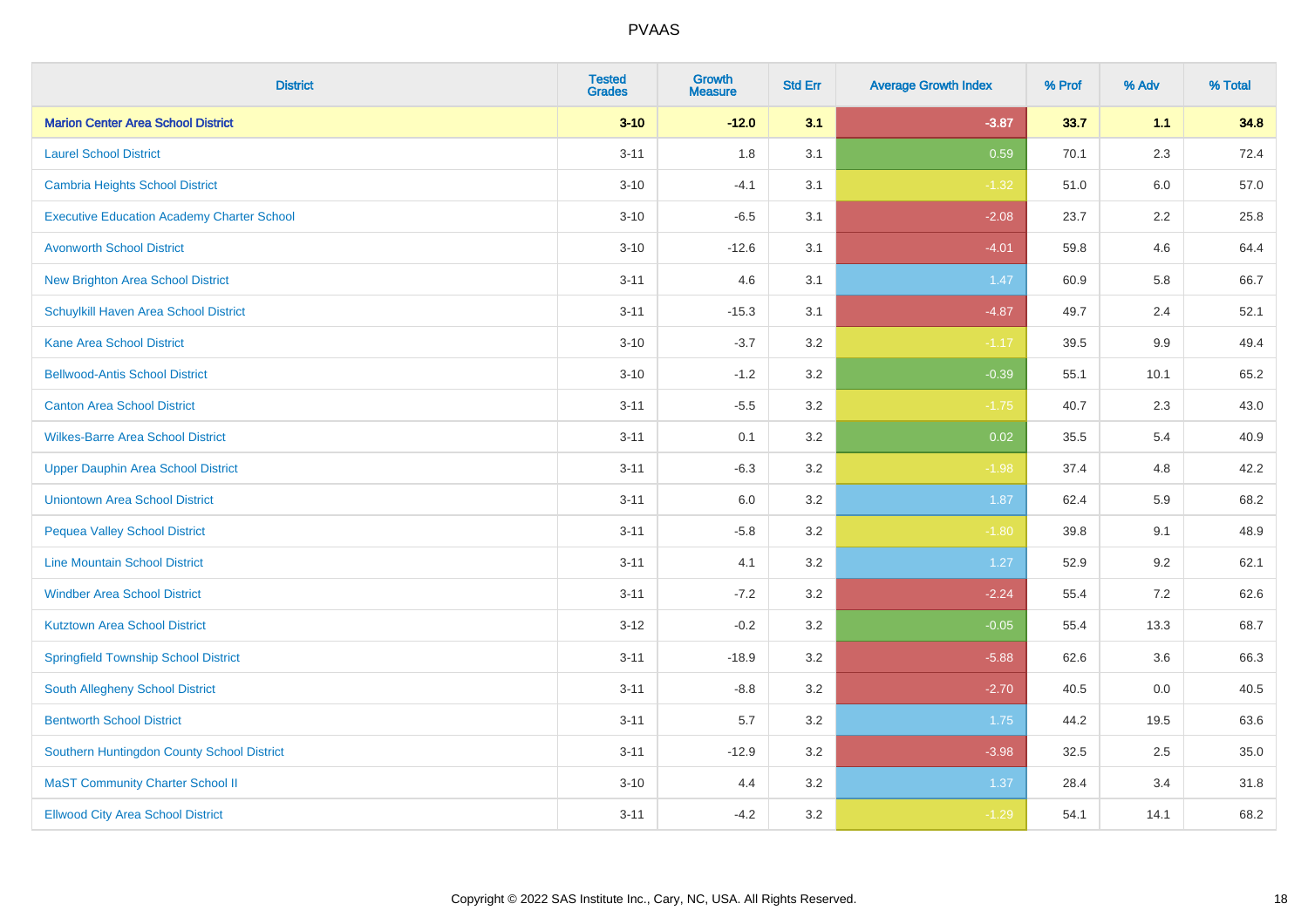| <b>District</b>                              | <b>Tested</b><br><b>Grades</b> | <b>Growth</b><br><b>Measure</b> | <b>Std Err</b> | <b>Average Growth Index</b> | % Prof | % Adv | % Total |
|----------------------------------------------|--------------------------------|---------------------------------|----------------|-----------------------------|--------|-------|---------|
| <b>Marion Center Area School District</b>    | $3 - 10$                       | $-12.0$                         | 3.1            | $-3.87$                     | 33.7   | 1.1   | 34.8    |
| Renaissance Academy Charter School           | $3 - 11$                       | 8.3                             | 3.3            | 2.54                        | 45.6   | 22.8  | 68.4    |
| <b>Elk Lake School District</b>              | $3 - 11$                       | $-4.0$                          | 3.3            | $-1.23$                     | 46.2   | 3.3   | 49.4    |
| <b>Panther Valley School District</b>        | $3 - 12$                       | $-0.6$                          | 3.3            | $-0.19$                     | 47.9   | 4.3   | 52.1    |
| <b>Carlynton School District</b>             | $3 - 11$                       | 7.3                             | 3.3            | 2.22                        | 41.0   | 10.5  | 51.6    |
| Shenango Area School District                | $3 - 11$                       | $-2.6$                          | 3.3            | $-0.79$                     | 50.6   | 13.9  | 64.6    |
| <b>Big Beaver Falls Area School District</b> | $3 - 11$                       | $-3.9$                          | 3.3            | $-1.18$                     | 34.1   | 3.5   | 37.6    |
| <b>Wyalusing Area School District</b>        | $3-12$                         | 8.8                             | 3.3            | 2.68                        | 54.6   | 11.7  | 66.2    |
| <b>Northern Cambria School District</b>      | $3 - 11$                       | 10.0                            | 3.3            | 3.04                        | 47.4   | 5.1   | 52.6    |
| <b>Keystone School District</b>              | $3 - 11$                       | 3.1                             | 3.3            | 0.94                        | 50.6   | 6.5   | 57.1    |
| <b>Bethlehem-Center School District</b>      | $3 - 10$                       | 8.1                             | 3.3            | 2.46                        | 35.1   | 1.4   | 36.5    |
| <b>Moniteau School District</b>              | $3 - 11$                       | $-11.8$                         | 3.3            | $-3.56$                     | 50.0   | 6.3   | 56.3    |
| <b>Carmichaels Area School District</b>      | $3 - 10$                       | $-9.3$                          | 3.3            | $-2.81$                     | 35.1   | 1.4   | 36.5    |
| <b>Mercer Area School District</b>           | $3 - 11$                       | $-0.2$                          | 3.3            | $-0.06$                     | 56.0   | 8.0   | 64.0    |
| <b>Carbondale Area School District</b>       | $3 - 10$                       | 7.4                             | 3.3            | 2.25                        | 56.6   | 2.6   | 59.2    |
| <b>KIPP Dubois Charter School</b>            | $9 - 10$                       | 4.7                             | 3.3            | 1.40                        | 31.0   | 1.4   | 32.4    |
| Philipsburg-Osceola Area School District     | $3 - 11$                       | $-24.8$                         | 3.3            | $-7.43$                     | 19.7   | 2.6   | 22.4    |
| South Side Area School District              | $3 - 11$                       | $-1.6$                          | 3.3            | $-0.48$                     | 50.0   | 6.8   | 56.8    |
| <b>East Allegheny School District</b>        | $3 - 11$                       | $-6.3$                          | 3.3            | $-1.87$                     | 31.9   | 9.7   | 41.7    |
| Conemaugh Township Area School District      | $3 - 12$                       | $-3.7$                          | 3.4            | $-1.09$                     | 53.8   | 17.6  | 71.4    |
| <b>North Pocono School District</b>          | $3 - 11$                       | $-2.3$                          | 3.4            | $-0.68$                     | 52.0   | 16.4  | 68.5    |
| <b>Everett Area School District</b>          | $3 - 11$                       | $5.0\,$                         | 3.4            | 1.47                        | 60.5   | 1.3   | 61.8    |
| <b>Troy Area School District</b>             | $3 - 10$                       | $-4.3$                          | 3.4            | $-1.26$                     | 43.2   | 5.7   | 48.9    |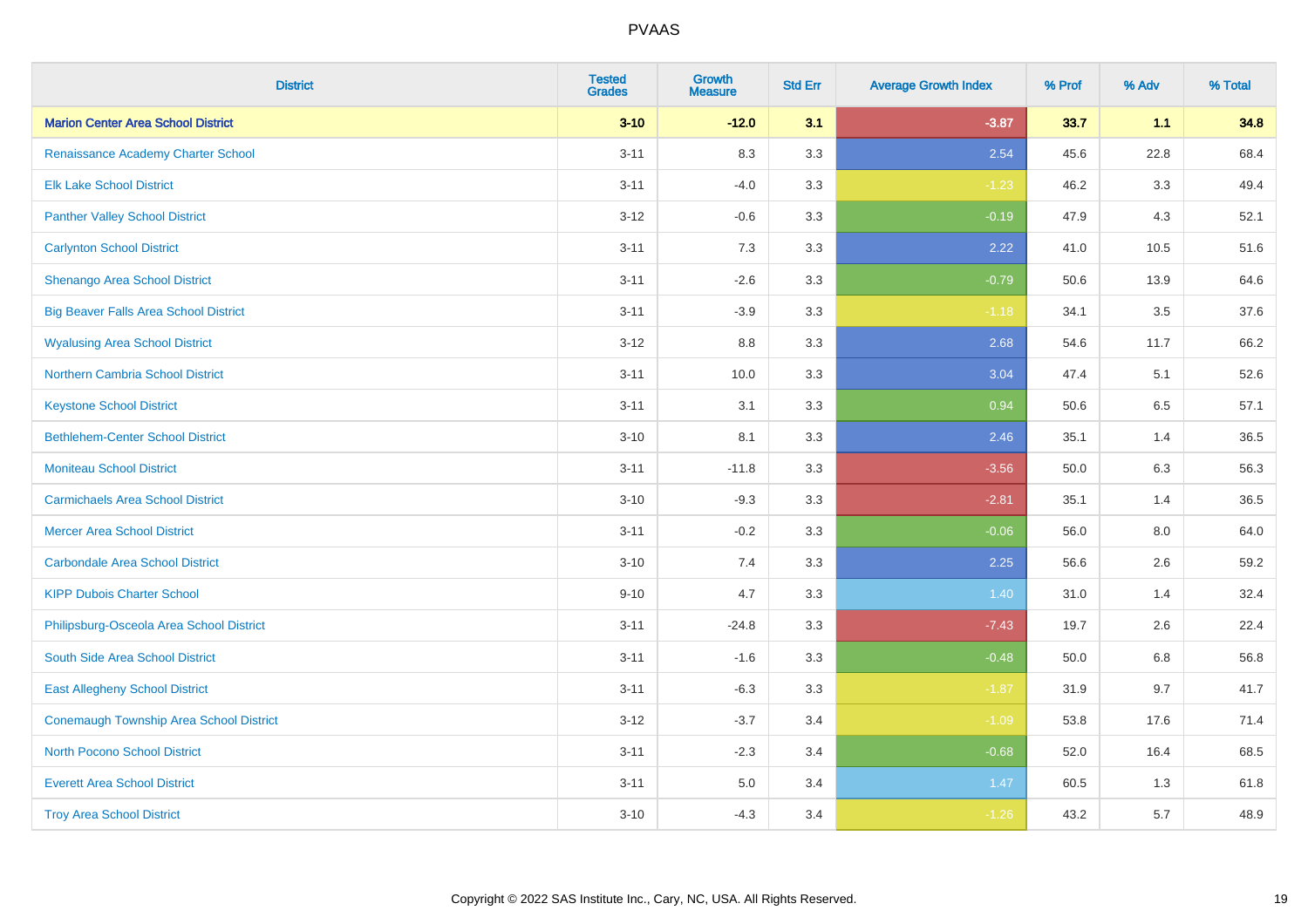| <b>District</b>                                | <b>Tested</b><br><b>Grades</b> | <b>Growth</b><br><b>Measure</b> | <b>Std Err</b> | <b>Average Growth Index</b> | % Prof | % Adv   | % Total |
|------------------------------------------------|--------------------------------|---------------------------------|----------------|-----------------------------|--------|---------|---------|
| <b>Marion Center Area School District</b>      | $3 - 10$                       | $-12.0$                         | 3.1            | $-3.87$                     | 33.7   | 1.1     | 34.8    |
| <b>Fairfield Area School District</b>          | $3 - 11$                       | $-5.6$                          | 3.4            | $-1.66$                     | 57.9   | $4.0\,$ | 61.8    |
| <b>Bristol Borough School District</b>         | $3 - 12$                       | $-4.3$                          | 3.4            | $-1.27$                     | 39.7   | 1.3     | 41.0    |
| <b>Reynolds School District</b>                | $3 - 10$                       | 0.5                             | 3.4            | 0.16                        | 52.1   | 7.0     | 59.2    |
| <b>Burgettstown Area School District</b>       | $3 - 11$                       | $-2.1$                          | 3.4            | $-0.62$                     | 50.0   | 1.4     | 51.4    |
| <b>Redbank Valley School District</b>          | $3 - 11$                       | $-9.5$                          | 3.4            | $-2.77$                     | 31.5   | 4.9     | 36.4    |
| <b>Old Forge School District</b>               | $3 - 12$                       | $-5.9$                          | 3.4            | $-1.73$                     | 52.9   | 7.1     | 60.0    |
| <b>United School District</b>                  | $3 - 11$                       | 2.1                             | 3.4            | 0.63                        | 60.3   | 6.6     | 66.9    |
| <b>Steel Valley School District</b>            | $3 - 11$                       | 6.5                             | 3.4            | 1.89                        | 50.7   | 5.6     | 56.3    |
| <b>Mastery Charter School - Hardy Williams</b> | $3 - 11$                       | 11.4                            | 3.4            | 3.33                        | 44.3   | 5.7     | 50.0    |
| <b>Williams Valley School District</b>         | $3 - 11$                       | $-7.3$                          | 3.4            | $-2.13$                     | 23.2   | 0.0     | 23.2    |
| <b>Moshannon Valley School District</b>        | $3 - 10$                       | $-7.0$                          | 3.4            | $-2.01$                     | 48.5   | 0.0     | 48.5    |
| Maritime Academy Charter School                | $3 - 10$                       | $-11.4$                         | 3.5            | $-3.29$                     | 15.2   | $0.0\,$ | 15.2    |
| <b>Central Fulton School District</b>          | $3 - 11$                       | $-0.5$                          | 3.5            | $-0.14$                     | 51.4   | 8.6     | 60.0    |
| <b>Newport School District</b>                 | $3 - 12$                       | 1.4                             | 3.5            | 0.41                        | 51.5   | 10.3    | 61.8    |
| <b>Steelton-Highspire School District</b>      | $3 - 11$                       | $-11.8$                         | 3.5            | $-3.40$                     | 14.5   | $0.0\,$ | 14.5    |
| <b>North Star School District</b>              | $3 - 11$                       | $-8.7$                          | 3.5            | $-2.51$                     | 47.8   | 6.0     | 53.7    |
| <b>Columbia Borough School District</b>        | $3 - 12$                       | $-3.1$                          | 3.5            | $-0.89$                     | 29.5   | 1.9     | 31.4    |
| Pennsylvania Virtual Charter School            | $3 - 11$                       | 11.8                            | 3.5            | 3.37                        | 56.5   | 11.1    | 67.6    |
| Lackawanna Trail School District               | $3 - 10$                       | $-21.7$                         | 3.5            | $-6.20$                     | 38.5   | 1.5     | 40.0    |
| <b>Sayre Area School District</b>              | $3 - 11$                       | 11.2                            | 3.5            | 3.20                        | 52.2   | 7.5     | 59.7    |
| <b>Northwestern School District</b>            | $3 - 11$                       | $-24.9$                         | 3.5            | $-7.13$                     | 42.6   | 2.9     | 45.6    |
| <b>Multicultural Academy Charter School</b>    | $9 - 11$                       | 9.5                             | 3.5            | 2.69                        | 22.0   | 0.0     | 22.0    |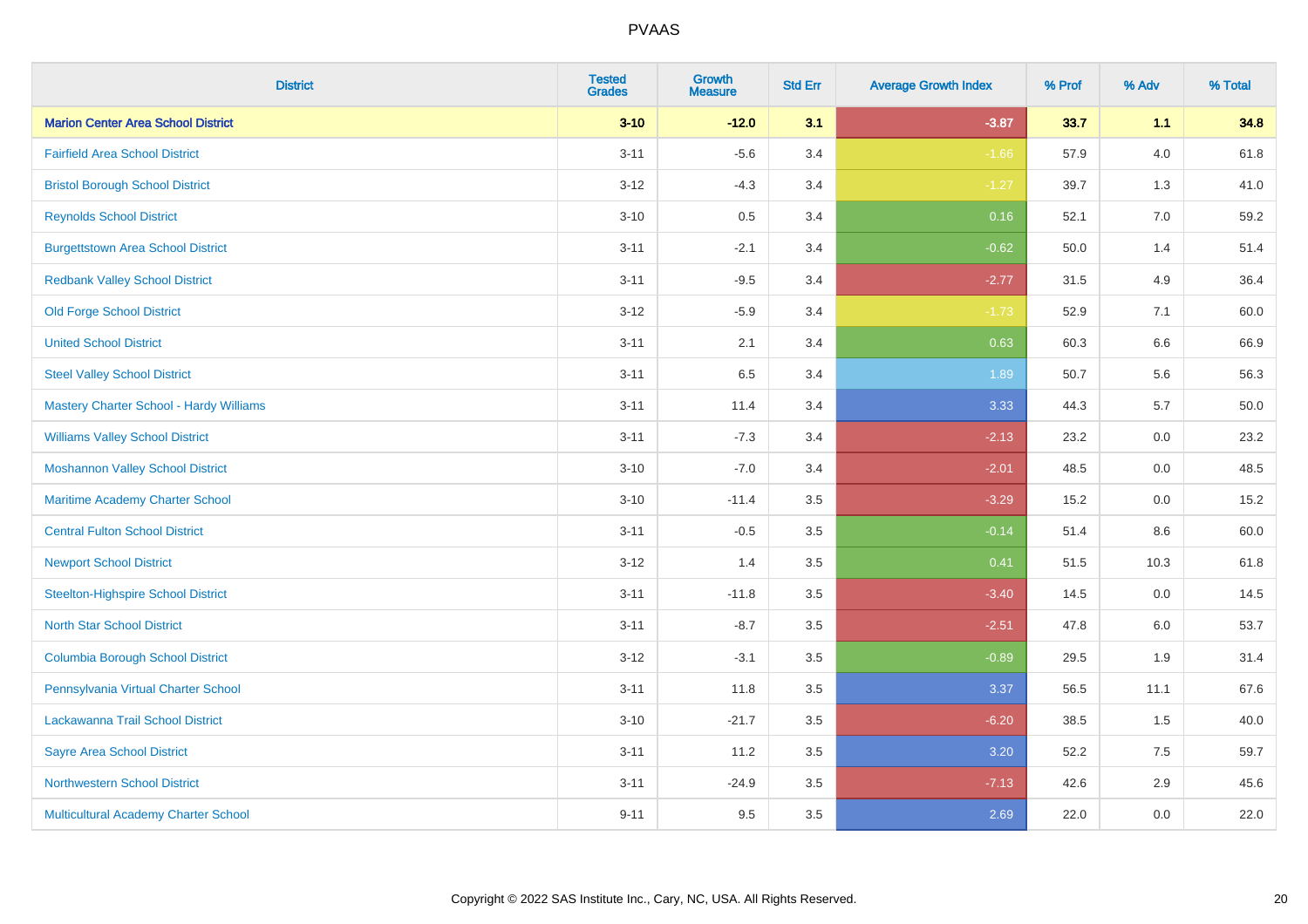| <b>District</b>                                | <b>Tested</b><br><b>Grades</b> | <b>Growth</b><br><b>Measure</b> | <b>Std Err</b> | <b>Average Growth Index</b> | % Prof | % Adv   | % Total |
|------------------------------------------------|--------------------------------|---------------------------------|----------------|-----------------------------|--------|---------|---------|
| <b>Marion Center Area School District</b>      | $3 - 10$                       | $-12.0$                         | 3.1            | $-3.87$                     | 33.7   | 1.1     | 34.8    |
| Juniata Valley School District                 | $3 - 11$                       | $-3.9$                          | 3.5            | $-1.10$                     | 44.4   | $3.5\,$ | 47.8    |
| <b>Sharpsville Area School District</b>        | $3 - 11$                       | $-1.4$                          | 3.5            | $-0.40$                     | 55.2   | 13.4    | 68.7    |
| <b>Mountain View School District</b>           | $3 - 11$                       | 20.9                            | 3.5            | 5.91                        | 57.8   | 20.3    | 78.1    |
| <b>Purchase Line School District</b>           | $3 - 12$                       | 1.7                             | 3.5            | 0.47                        | 43.1   | 5.4     | 48.5    |
| <b>Chartiers-Houston School District</b>       | $3 - 10$                       | $-8.6$                          | 3.5            | $-2.41$                     | 59.7   | 4.5     | 64.2    |
| <b>Union City Area School District</b>         | $3 - 12$                       | $-10.2$                         | 3.6            | $-2.87$                     | 42.9   | 3.2     | 46.0    |
| <b>Carbon Career &amp; Technical Institute</b> | $9 - 11$                       | $-5.7$                          | 3.6            | $-1.59$                     | 34.5   | 1.2     | 35.7    |
| <b>Southmoreland School District</b>           | $3 - 11$                       | $-8.3$                          | 3.6            | $-2.32$                     | 56.8   | 7.2     | 64.0    |
| <b>Brockway Area School District</b>           | $3 - 11$                       | 0.6                             | 3.6            | 0.16                        | 49.2   | 7.7     | 56.9    |
| Portage Area School District                   | $3 - 10$                       | $-8.1$                          | 3.6            | $-2.26$                     | 40.6   | 9.4     | 50.0    |
| <b>Salisbury Township School District</b>      | $3 - 11$                       | 6.3                             | 3.6            | 1.77                        | 46.2   | 6.6     | 52.8    |
| Propel Charter School - Braddock Hills         | $3 - 11$                       | $-13.6$                         | 3.6            | $-3.81$                     | 9.7    | 1.6     | 11.3    |
| <b>Lawrence County CTC</b>                     | $10 - 11$                      | $-21.7$                         | 3.6            | $-6.05$                     | 19.8   | $0.0\,$ | 19.8    |
| <b>Homer-Center School District</b>            | $3 - 11$                       | 9.7                             | 3.6            | 2.70                        | 45.1   | 17.2    | 62.3    |
| <b>Montgomery Area School District</b>         | $3 - 11$                       | 10.7                            | 3.6            | 2.96                        | 48.7   | 12.4    | 61.1    |
| Northern Bedford County School District        | $3 - 11$                       | 16.5                            | 3.6            | 4.58                        | 51.7   | 20.0    | 71.7    |
| <b>Mahanoy Area School District</b>            | $3 - 10$                       | $-9.0$                          | 3.6            | $-2.49$                     | 26.2   | 1.6     | 27.9    |
| <b>Blue Ridge School District</b>              | $3 - 11$                       | $-0.5$                          | 3.6            | $-0.12$                     | 44.6   | 3.1     | 47.7    |
| California Area School District                | $3 - 10$                       | $-7.3$                          | 3.6            | $-2.02$                     | 42.6   | 9.8     | 52.5    |
| <b>Port Allegany School District</b>           | $3 - 11$                       | 4.4                             | 3.6            | 1.21                        | 28.1   | 9.4     | 37.5    |
| <b>School Lane Charter School</b>              | $3 - 11$                       | 12.4                            | 3.6            | 3.43                        | 59.1   | 9.8     | 68.9    |
| <b>Northgate School District</b>               | $3 - 11$                       | 6.3                             | 3.6            | 1.73                        | 53.3   | 16.7    | 70.0    |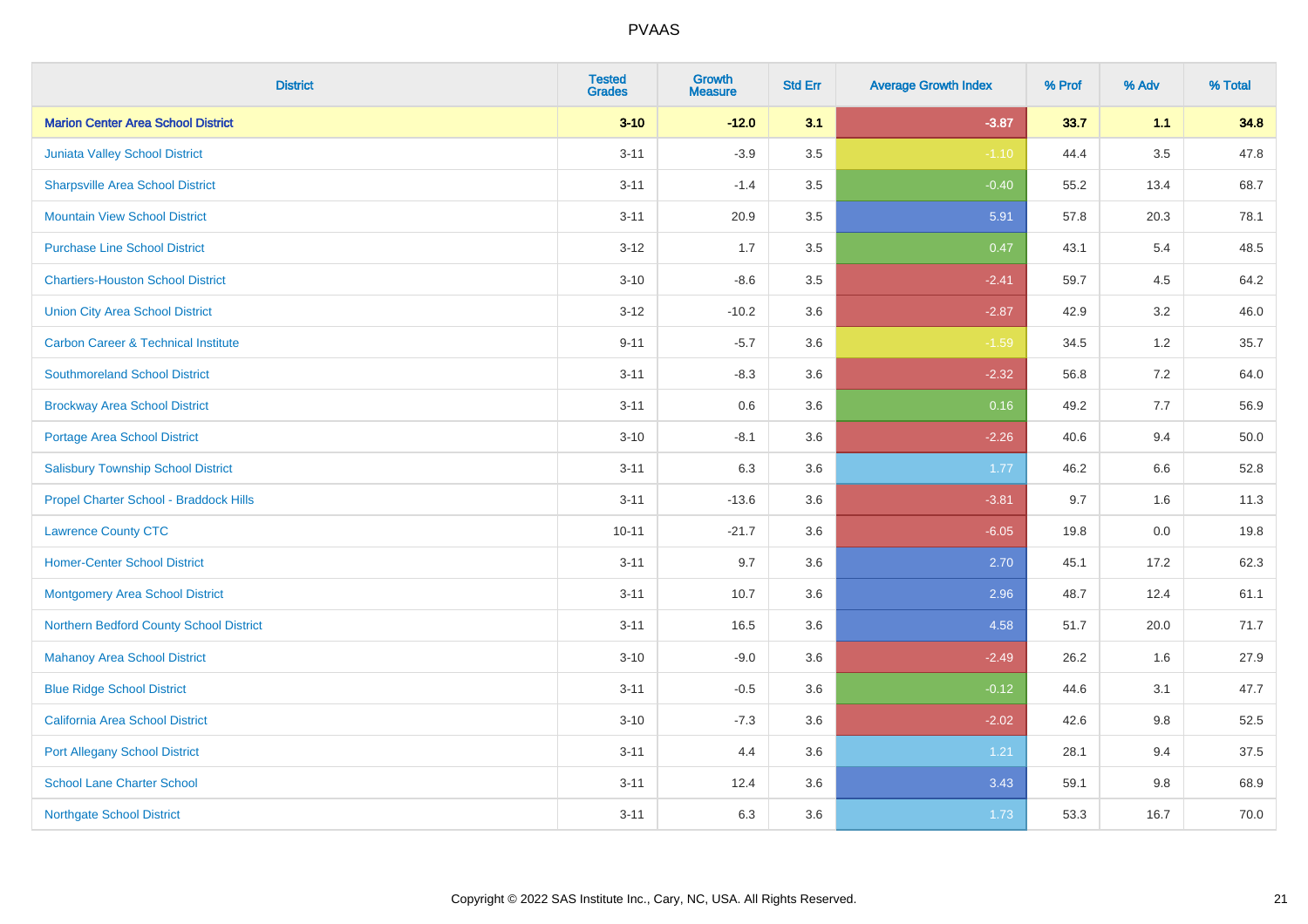| <b>District</b>                                 | <b>Tested</b><br><b>Grades</b> | <b>Growth</b><br><b>Measure</b> | <b>Std Err</b> | <b>Average Growth Index</b> | % Prof | % Adv   | % Total |
|-------------------------------------------------|--------------------------------|---------------------------------|----------------|-----------------------------|--------|---------|---------|
| <b>Marion Center Area School District</b>       | $3 - 10$                       | $-12.0$                         | 3.1            | $-3.87$                     | 33.7   | 1.1     | 34.8    |
| <b>Westinghouse Arts Academy Charter School</b> | $9 - 10$                       | $-0.7$                          | 3.6            | $-0.19$                     | 59.2   | 8.4     | 67.6    |
| <b>Frazier School District</b>                  | $3 - 11$                       | $-17.2$                         | 3.7            | $-4.70$                     | 37.1   | 1.6     | 38.7    |
| <b>Muncy School District</b>                    | $3 - 11$                       | $-8.1$                          | 3.7            | $-2.21$                     | 42.0   | $3.8\,$ | 45.8    |
| <b>Valley Grove School District</b>             | $3 - 10$                       | $-3.7$                          | 3.7            | $-1.01$                     | 51.2   | 6.1     | 57.3    |
| <b>Sto-Rox School District</b>                  | $3 - 10$                       | 6.6                             | 3.7            | 1.80                        | 13.4   | 0.0     | 13.4    |
| <b>Minersville Area School District</b>         | $3 - 11$                       | $-14.4$                         | 3.7            | $-3.90$                     | 39.3   | 3.3     | 42.6    |
| <b>Clairton City School District</b>            | $3 - 11$                       | 3.5                             | 3.7            | 0.95                        | 13.4   | 0.0     | 13.4    |
| <b>Glendale School District</b>                 | $3 - 10$                       | $-0.9$                          | 3.7            | $-0.24$                     | 50.0   | 5.4     | 55.4    |
| <b>Lakeview School District</b>                 | $3 - 11$                       | $-0.9$                          | 3.7            | $-0.24$                     | 60.3   | $3.2\,$ | 63.5    |
| <b>Innovative Arts Academy Charter School</b>   | $6 - 11$                       | $-9.1$                          | 3.7            | $-2.44$                     | 9.5    | 0.0     | 9.5     |
| <b>Apollo-Ridge School District</b>             | $3 - 12$                       | $-4.7$                          | 3.7            | $-1.24$                     | 50.0   | 10.0    | 60.0    |
| <b>Tussey Mountain School District</b>          | $3 - 12$                       | 1.5                             | 3.7            | 0.40                        | 38.6   | 1.8     | 40.4    |
| <b>Coudersport Area School District</b>         | $3 - 11$                       | $7.7\,$                         | 3.7            | 2.06                        | 55.7   | 8.2     | 63.9    |
| <b>Penns Manor Area School District</b>         | $3 - 12$                       | $-17.0$                         | 3.7            | $-4.52$                     | 29.7   | 3.1     | 32.8    |
| <b>Riverview School District</b>                | $3 - 11$                       | $-4.6$                          | 3.8            | $-1.20$                     | 57.9   | 15.8    | 73.7    |
| <b>Fort Cherry School District</b>              | $3 - 10$                       | $-5.9$                          | 3.8            | $-1.56$                     | 55.2   | 5.2     | 60.3    |
| Millersburg Area School District                | $3 - 11$                       | $6.2\,$                         | 3.8            | 1.63                        | 51.8   | 7.4     | 59.3    |
| <b>West Middlesex Area School District</b>      | $3 - 10$                       | $-8.4$                          | $3.8\,$        | $-2.21$                     | 34.9   | 2.8     | 37.6    |
| <b>Antietam School District</b>                 | $3 - 10$                       | $-4.3$                          | 3.8            | $-1.13$                     | 36.4   | 5.4     | 41.8    |
| New Kensington-Arnold School District           | $3 - 11$                       | $-0.4$                          | 3.8            | $-0.10$                     | 40.7   | 3.7     | 44.4    |
| Northwest Area School District                  | $3 - 10$                       | $-10.0$                         | 3.8            | $-2.59$                     | 34.6   | 7.3     | 41.8    |
| Jeannette City School District                  | $3 - 11$                       | $-4.3$                          | 3.8            | $-1.13$                     | 46.7   | 7.5     | 54.2    |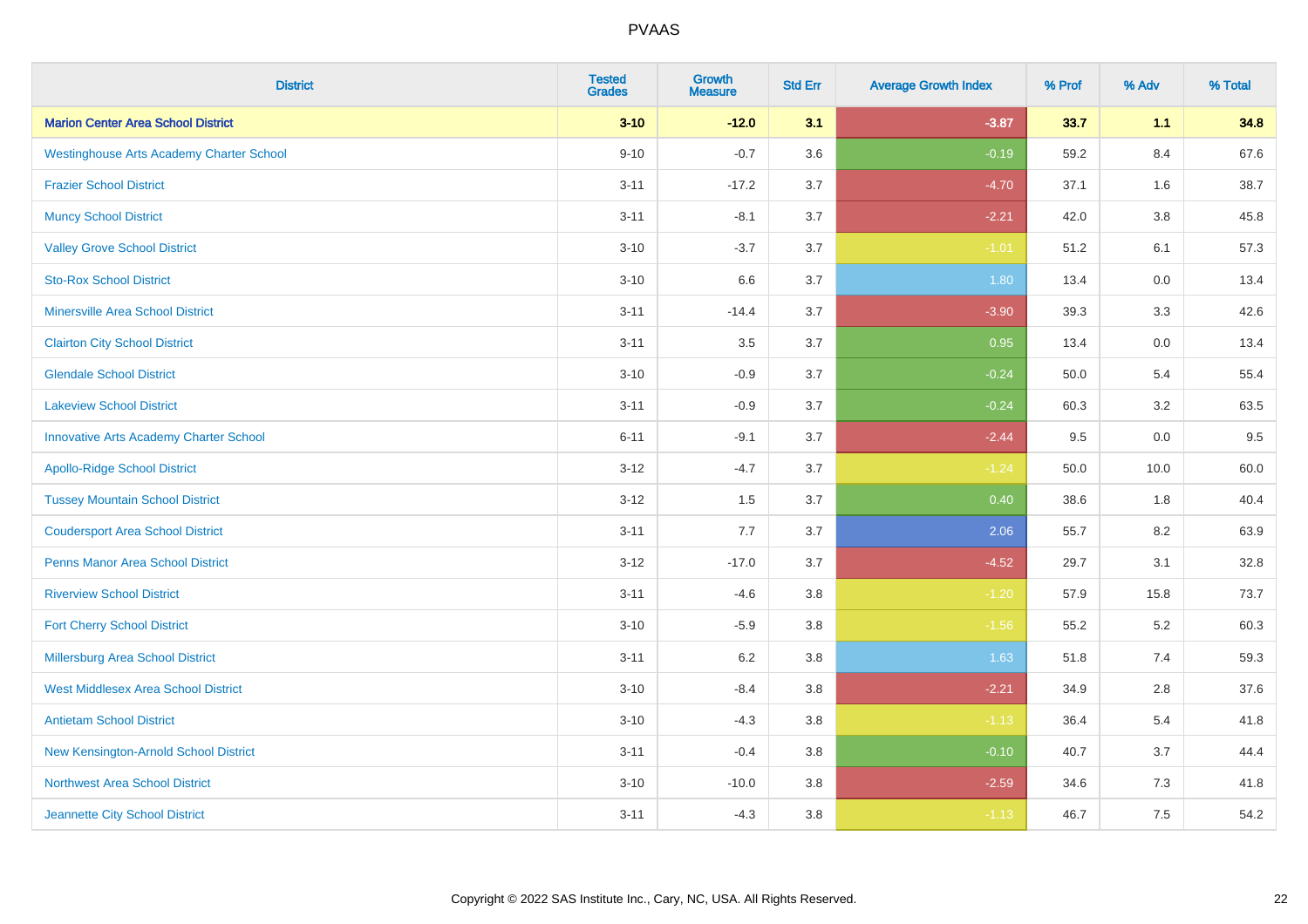| <b>District</b>                                 | <b>Tested</b><br><b>Grades</b> | <b>Growth</b><br><b>Measure</b> | <b>Std Err</b> | <b>Average Growth Index</b> | % Prof | % Adv | % Total |
|-------------------------------------------------|--------------------------------|---------------------------------|----------------|-----------------------------|--------|-------|---------|
| <b>Marion Center Area School District</b>       | $3 - 10$                       | $-12.0$                         | 3.1            | $-3.87$                     | 33.7   | 1.1   | 34.8    |
| <b>West Branch Area School District</b>         | $3 - 11$                       | 0.2                             | 3.8            | 0.05                        | 47.2   | 1.9   | 49.1    |
| <b>Greenwood School District</b>                | $3 - 11$                       | 15.9                            | 3.9            | 4.11                        | 50.0   | 25.0  | 75.0    |
| <b>Halifax Area School District</b>             | $3 - 11$                       | 4.7                             | 3.9            | 1.22                        | 61.5   | 9.6   | 71.2    |
| Jefferson County-Dubois AVTS                    | $9 - 11$                       | $-16.2$                         | 3.9            | $-4.16$                     | 23.0   | 0.0   | 23.0    |
| Johnsonburg Area School District                | $3 - 11$                       | $-14.1$                         | 3.9            | $-3.62$                     | 54.0   | 4.6   | 58.6    |
| <b>Smethport Area School District</b>           | $3 - 12$                       | 0.6                             | 3.9            | 0.15                        | 37.0   | 1.8   | 38.9    |
| <b>Shenandoah Valley School District</b>        | $3 - 11$                       | 9.7                             | 3.9            | 2.49                        | 28.3   | 5.0   | 33.3    |
| <b>Allegheny Valley School District</b>         | $3 - 11$                       | 8.5                             | 3.9            | 2.17                        | 53.1   | 12.2  | 65.3    |
| <b>Brownsville Area School District</b>         | $3 - 12$                       | $-7.2$                          | 3.9            | $-1.83$                     | 34.4   | 6.1   | 40.5    |
| <b>Propel Charter School-Montour</b>            | $3 - 10$                       | $-10.7$                         | 3.9            | $-2.71$                     | 13.7   | 0.0   | 13.7    |
| Meyersdale Area School District                 | $3 - 11$                       | 4.2                             | 4.0            | 1.07                        | 43.1   | 6.9   | 50.0    |
| <b>Northeast Bradford School District</b>       | $3 - 10$                       | $-3.1$                          | 4.0            | $-0.78$                     | 33.9   | 3.4   | 37.3    |
| <b>Claysburg-Kimmel School District</b>         | $3 - 11$                       | $-5.7$                          | 4.0            | $-1.42$                     | 42.9   | 8.2   | 51.0    |
| <b>Achievement House Charter School</b>         | $7 - 11$                       | $-0.7$                          | 4.0            | $-0.17$                     | 32.5   | 2.6   | 35.1    |
| <b>Leechburg Area School District</b>           | $3 - 11$                       | 4.4                             | 4.0            | 1.09                        | 47.8   | 19.6  | 67.4    |
| <b>Ridgway Area School District</b>             | $3 - 11$                       | $-14.5$                         | 4.1            | $-3.56$                     | 49.0   | 9.8   | 58.8    |
| <b>Tri-Valley School District</b>               | $3 - 10$                       | $-6.4$                          | 4.1            | $-1.57$                     | 37.0   | 4.4   | 41.3    |
| <b>Conemaugh Valley School District</b>         | $3 - 12$                       | $-3.2$                          | 4.1            | $-0.78$                     | 48.2   | 5.6   | 53.7    |
| <b>Clarion Area School District</b>             | $3 - 11$                       | 10.3                            | 4.1            | 2.51                        | 45.4   | 14.6  | 60.0    |
| <b>Williamsburg Community School District</b>   | $3 - 11$                       | $-14.3$                         | 4.1            | $-3.48$                     | 28.3   | 0.0   | 28.3    |
| <b>Propel Charter School-Homestead</b>          | $3 - 11$                       | $-11.7$                         | 4.1            | $-2.84$                     | 15.9   | 0.0   | 15.9    |
| Capital Area School for the Arts Charter School | $9 - 11$                       | 5.8                             | 4.1            | 1.39                        | 59.3   | 18.6  | 78.0    |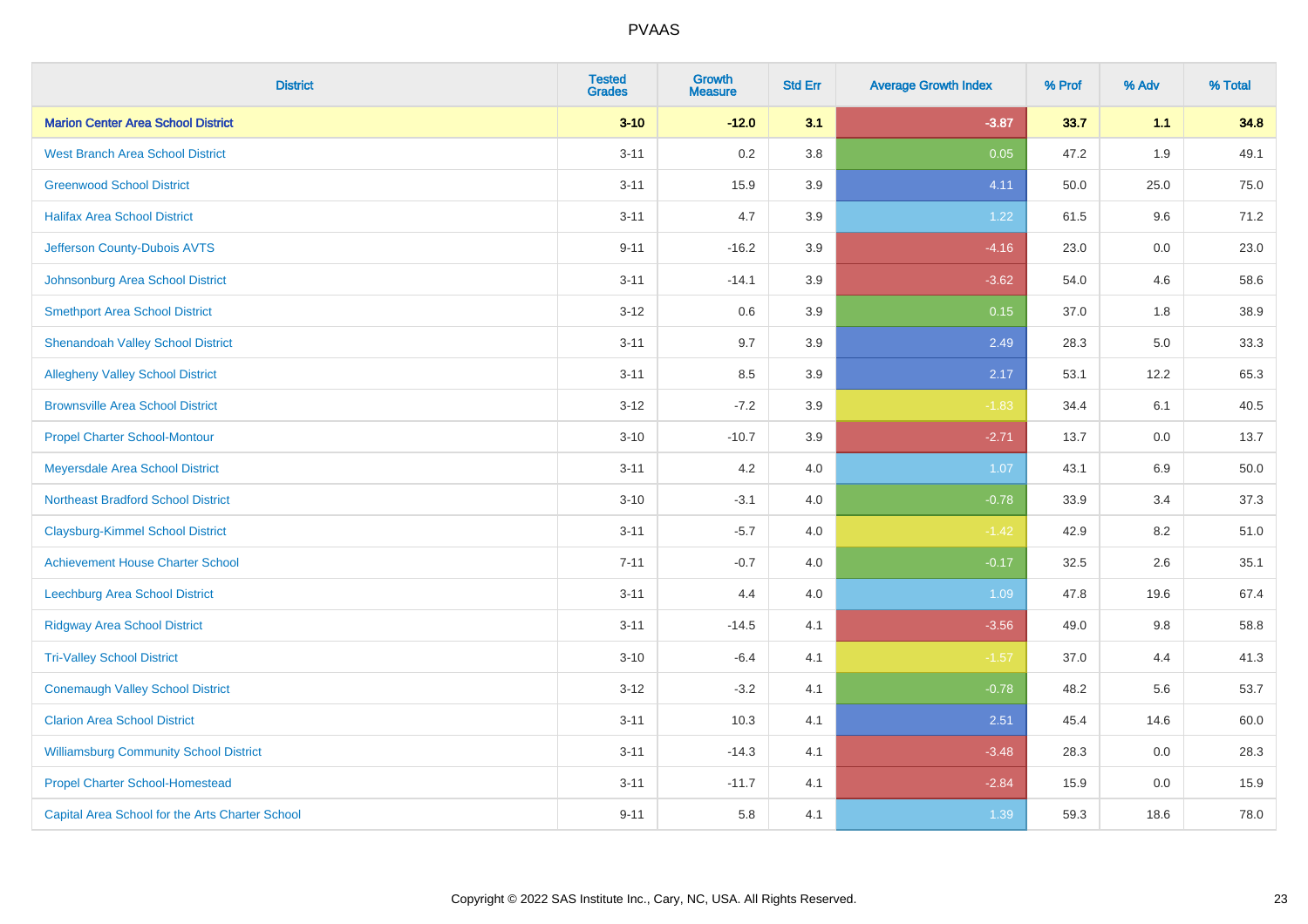| <b>District</b>                                        | <b>Tested</b><br><b>Grades</b> | <b>Growth</b><br><b>Measure</b> | <b>Std Err</b> | <b>Average Growth Index</b> | % Prof | % Adv   | % Total |
|--------------------------------------------------------|--------------------------------|---------------------------------|----------------|-----------------------------|--------|---------|---------|
| <b>Marion Center Area School District</b>              | $3 - 10$                       | $-12.0$                         | 3.1            | $-3.87$                     | 33.7   | 1.1     | 34.8    |
| <b>Curwensville Area School District</b>               | $3 - 11$                       | $-27.9$                         | 4.1            | $-6.72$                     | 42.5   | 4.1     | 46.6    |
| <b>Clarion-Limestone Area School District</b>          | $3 - 12$                       | $-2.5$                          | 4.1            | $-0.60$                     | 56.8   | 6.8     | 63.6    |
| <b>Chester Charter Scholars Academy Charter School</b> | $3 - 12$                       | 8.4                             | 4.1            | 2.03                        | 23.4   | $0.0\,$ | 23.4    |
| <b>Western Beaver County School District</b>           | $3 - 11$                       | $-7.8$                          | 4.2            | $-1.87$                     | 56.5   | 6.5     | 63.0    |
| Pennsylvania Distance Learning Charter School          | $3 - 12$                       | 9.3                             | 4.2            | 2.22                        | 42.2   | 3.1     | 45.3    |
| <b>Berlin Brothersvalley School District</b>           | $3 - 11$                       | 4.0                             | 4.2            | 0.96                        | 48.8   | 14.0    | 62.8    |
| Jefferson-Morgan School District                       | $3 - 10$                       | $-9.9$                          | 4.2            | $-2.35$                     | 43.8   | 4.2     | 47.9    |
| <b>Aliquippa School District</b>                       | $3 - 11$                       | $-9.0$                          | 4.2            | $-2.14$                     | 11.0   | 0.0     | 11.0    |
| <b>Union School District</b>                           | $3 - 12$                       | 2.3                             | 4.2            | 0.54                        | 32.6   | 7.0     | 39.5    |
| <b>Susquehanna Community School District</b>           | $3 - 11$                       | $-2.8$                          | 4.2            | $-0.66$                     | 49.4   | 6.9     | 56.3    |
| <b>Otto-Eldred School District</b>                     | $3 - 11$                       | $-0.7$                          | 4.2            | $-0.15$                     | 56.2   | 6.2     | 62.5    |
| <b>Jamestown Area School District</b>                  | $3 - 11$                       | 13.5                            | 4.2            | 3.19                        | 64.4   | 13.3    | 77.8    |
| <b>Union Area School District</b>                      | $3 - 11$                       | 1.9                             | 4.3            | 0.44                        | 61.5   | 0.0     | 61.5    |
| <b>Farrell Area School District</b>                    | $3 - 11$                       | $-10.4$                         | 4.3            | $-2.41$                     | 19.0   | 0.0     | 19.0    |
| <b>Ferndale Area School District</b>                   | $3 - 10$                       | $-5.8$                          | 4.3            | $-1.33$                     | 40.0   | 0.0     | 40.0    |
| <b>West Side CTC</b>                                   | $9 - 10$                       | $-37.4$                         | 4.3            | $-8.64$                     | 8.8    | $0.0\,$ | 8.8     |
| North Clarion County School District                   | $3 - 12$                       | 3.7                             | 4.3            | 0.85                        | 67.5   | 15.0    | 82.5    |
| <b>Blacklick Valley School District</b>                | $3 - 11$                       | 8.0                             | 4.3            | 1.85                        | 34.1   | $0.0\,$ | 34.1    |
| <b>West Greene School District</b>                     | $3 - 11$                       | $-4.5$                          | 4.3            | $-1.04$                     | 36.6   | 7.3     | 43.9    |
| Morrisville Borough School District                    | $3 - 11$                       | 4.8                             | 4.3            | 1.10                        | 30.2   | 2.3     | 32.6    |
| <b>Jenkintown School District</b>                      | $3 - 11$                       | 12.5                            | 4.4            | 2.84                        | 54.6   | 29.6    | 84.1    |
| <b>Sullivan County School District</b>                 | $3 - 10$                       | $-4.0$                          | 4.4            | $-0.90$                     | 66.7   | 2.6     | 69.2    |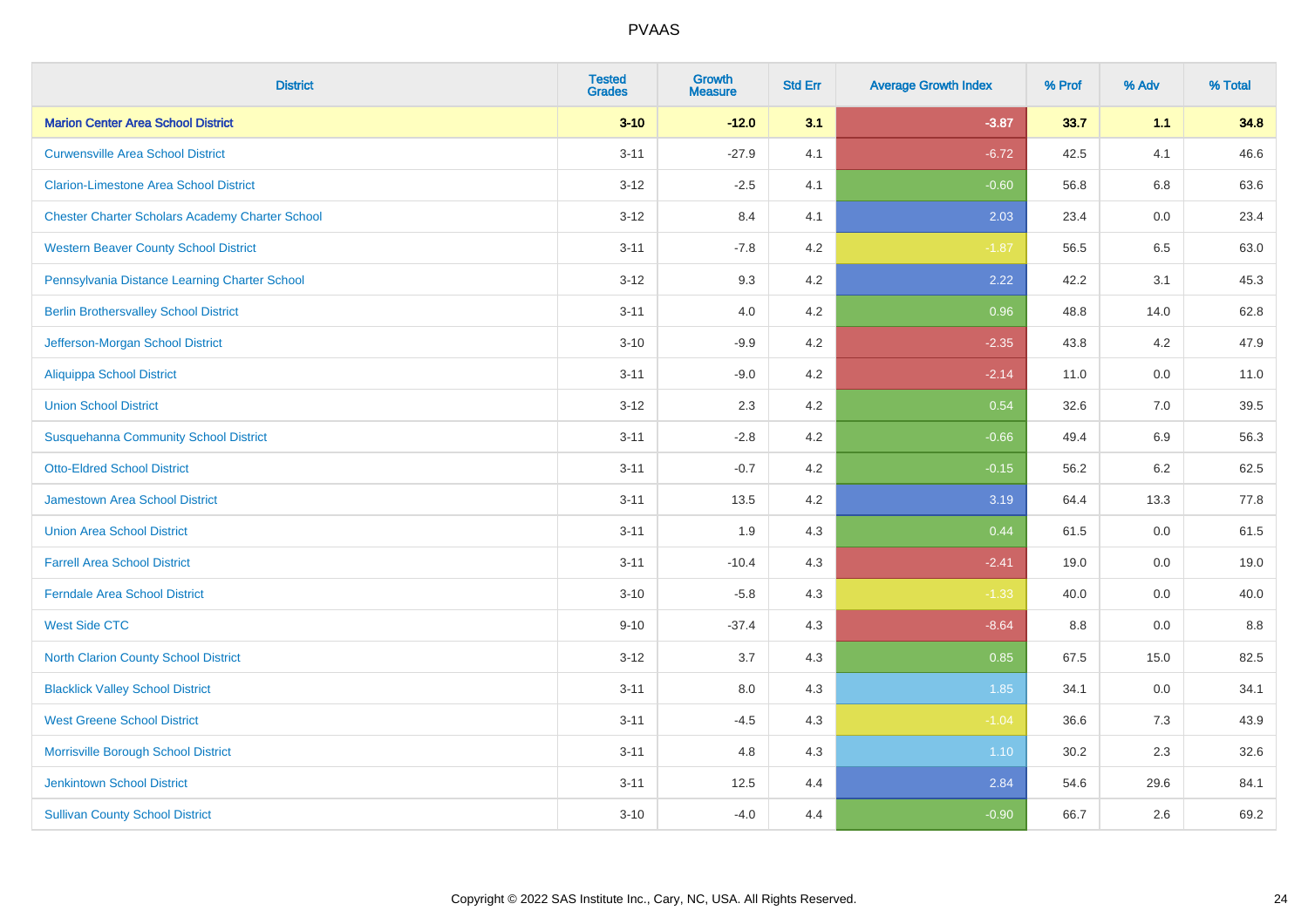| <b>District</b>                                 | <b>Tested</b><br><b>Grades</b> | <b>Growth</b><br><b>Measure</b> | <b>Std Err</b> | <b>Average Growth Index</b> | % Prof | % Adv   | % Total |
|-------------------------------------------------|--------------------------------|---------------------------------|----------------|-----------------------------|--------|---------|---------|
| <b>Marion Center Area School District</b>       | $3 - 10$                       | $-12.0$                         | 3.1            | $-3.87$                     | 33.7   | 1.1     | 34.8    |
| <b>Southern Fulton School District</b>          | $3 - 11$                       | $-23.7$                         | 4.4            | $-5.37$                     | 34.2   | 10.5    | 44.7    |
| <b>Benton Area School District</b>              | $3 - 10$                       | $-9.7$                          | 4.5            | $-2.18$                     | 43.2   | 5.4     | 48.6    |
| <b>Sugar Valley Rural Charter School</b>        | $3 - 11$                       | $-11.0$                         | 4.5            | $-2.46$                     | 14.9   | $0.0\,$ | 14.9    |
| <b>Monessen City School District</b>            | $3 - 10$                       | 8.3                             | 4.5            | 1.85                        | 42.9   | 2.9     | 45.7    |
| <b>Mastery Charter School - Gratz Campus</b>    | $7 - 10$                       | $-23.9$                         | 4.5            | $-5.29$                     | 2.9    | 0.0     | 2.9     |
| <b>Rochester Area School District</b>           | $3 - 11$                       | $-13.2$                         | 4.6            | $-2.89$                     | 19.5   | 1.3     | 20.8    |
| <b>Northern Potter School District</b>          | $3 - 12$                       | $-13.1$                         | 4.6            | $-2.84$                     | 37.5   | 0.0     | 37.5    |
| <b>Hanover Area School District</b>             | $3 - 11$                       | 2.2                             | 4.6            | 0.48                        | 42.9   | 5.7     | 48.6    |
| <b>Shade-Central City School District</b>       | $3 - 11$                       | $-5.9$                          | 4.6            | $-1.28$                     | 27.8   | 0.0     | 27.8    |
| <b>Southeastern Greene School District</b>      | $3 - 10$                       | 3.3                             | 4.6            | 0.72                        | 57.6   | 6.1     | 63.6    |
| <b>Avella Area School District</b>              | $3 - 12$                       | $-0.3$                          | 4.7            | $-0.05$                     | 49.3   | 14.5    | 63.8    |
| <b>Millville Area School District</b>           | $3 - 12$                       | $-0.9$                          | 4.7            | $-0.18$                     | 51.4   | 5.4     | 56.8    |
| La Academia Partnership Charter School          | $6 - 11$                       | $-11.0$                         | 4.7            | $-2.34$                     | 6.8    | 0.0     | 6.8     |
| <b>Reach Cyber Charter School</b>               | $3 - 11$                       | 8.1                             | 4.7            | 1.72                        | 42.4   | 4.6     | 47.0    |
| <b>Allegheny-Clarion Valley School District</b> | $3 - 10$                       | 7.8                             | 4.7            | 1.65                        | 53.3   | 3.3     | 56.7    |
| <b>Shamokin Area School District</b>            | $3 - 11$                       | $-7.7$                          | 4.8            | $-1.60$                     | 38.1   | 3.2     | 41.3    |
| <b>Roberto Clemente Charter School</b>          | $3 - 12$                       | 2.2                             | 4.9            | 0.45                        | 27.5   | 5.0     | 32.5    |
| Dr Robert Ketterer Charter School Inc           | $6 - 12$                       | 10.1                            | 5.0            | 2.04                        | 14.9   | 0.4     | 15.3    |
| <b>Cornell School District</b>                  | $3 - 11$                       | $-1.6$                          | 5.0            | $-0.32$                     | 33.8   | 1.5     | 35.4    |
| York Academy Regional Charter School            | $3 - 11$                       | 9.0                             | 5.0            | 1.79                        | 55.2   | 0.0     | 55.2    |
| <b>Oswayo Valley School District</b>            | $3 - 12$                       | 8.5                             | 5.0            | 1.68                        | 50.0   | 16.7    | 66.7    |
| <b>Forbes Road School District</b>              | $3 - 11$                       | 2.8                             | 5.1            | 0.56                        | 41.4   | 10.3    | 51.7    |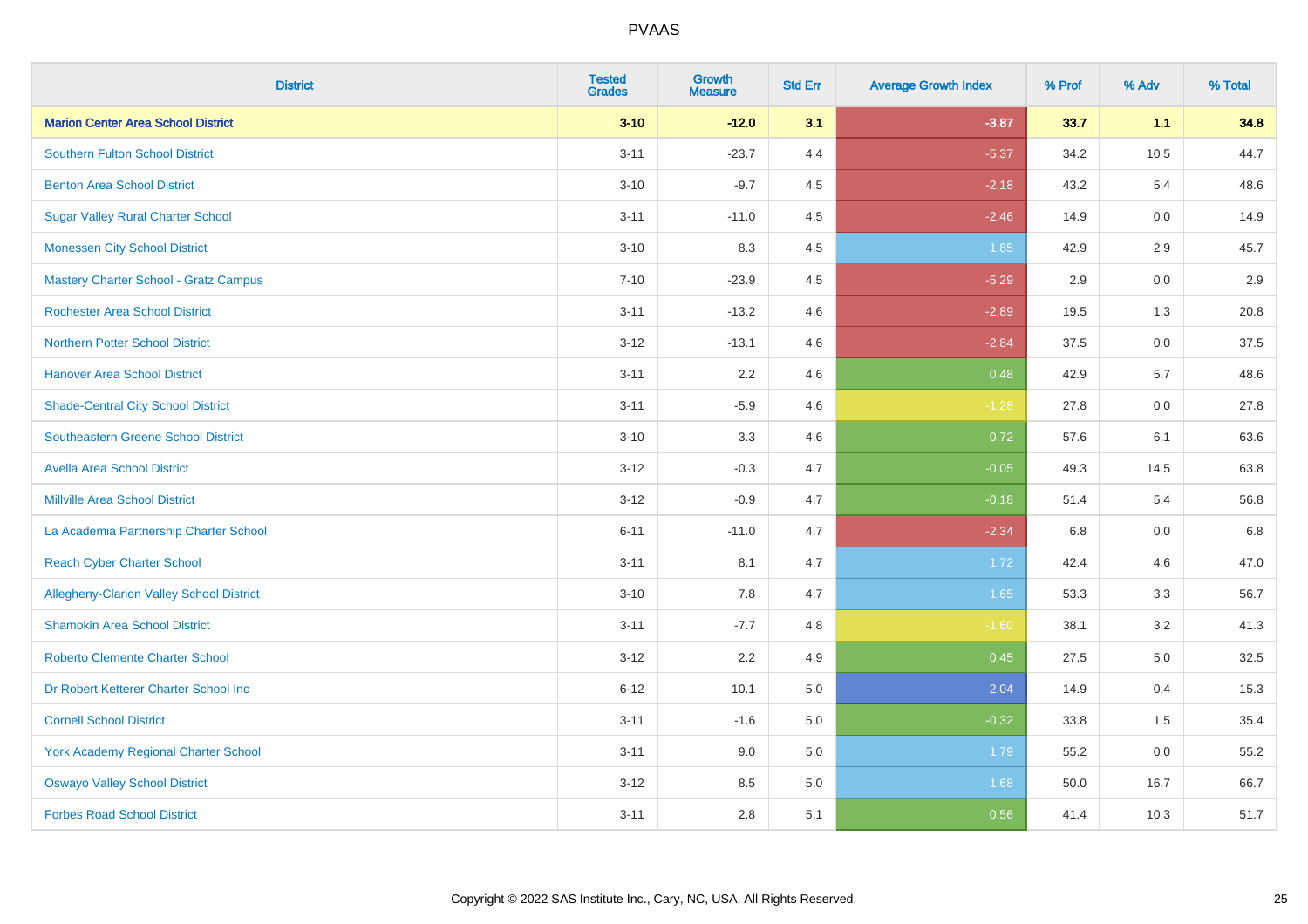| <b>District</b>                                         | <b>Tested</b><br><b>Grades</b> | <b>Growth</b><br><b>Measure</b> | <b>Std Err</b> | <b>Average Growth Index</b> | % Prof | % Adv   | % Total |
|---------------------------------------------------------|--------------------------------|---------------------------------|----------------|-----------------------------|--------|---------|---------|
| <b>Marion Center Area School District</b>               | $3 - 10$                       | $-12.0$                         | 3.1            | $-3.87$                     | 33.7   | 1.1     | 34.8    |
| <b>Tidioute Community Charter School</b>                | $3 - 11$                       | 5.7                             | 5.1            | 1.11                        | 34.4   | 21.9    | 56.2    |
| <b>Fannett-Metal School District</b>                    | $3 - 11$                       | $-3.4$                          | 5.1            | $-0.67$                     | 38.7   | 8.1     | 46.8    |
| The New Academy Charter School                          | $8 - 11$                       | $-10.4$                         | 5.2            | $-2.00$                     | 0.0    | $0.0\,$ | $0.0\,$ |
| <b>Galeton Area School District</b>                     | $3 - 11$                       | 2.2                             | 5.3            | 0.42                        | 41.3   | 4.4     | 45.6    |
| <b>Forest Area School District</b>                      | $3 - 11$                       | $-4.4$                          | 5.4            | $-0.81$                     | 36.2   | 2.1     | 38.3    |
| People For People Charter School                        | $3 - 12$                       | 13.3                            | 5.5            | 2.43                        | 13.5   | 0.0     | 13.5    |
| <b>Commodore Perry School District</b>                  | $3 - 11$                       | 3.2                             | 5.5            | 0.58                        | 58.3   | 0.0     | 58.3    |
| <b>Turkeyfoot Valley Area School District</b>           | $3 - 12$                       | $-4.3$                          | 5.6            | $-0.76$                     | 22.0   | 5.1     | 27.1    |
| <b>Pittston Area School District</b>                    | $3 - 11$                       | $-10.1$                         | 5.6            | $-1.80$                     | 38.1   | 9.5     | 47.6    |
| Lehigh Career & Technical Institute                     | $10 - 12$                      | 5.6                             | 5.6            | 0.99                        | 78.3   | 0.0     | 78.3    |
| <b>Gillingham Charter School</b>                        | $3 - 11$                       | $-4.4$                          | 5.6            | $-0.77$                     | 20.8   | 8.3     | 29.2    |
| <b>Mastery Charter School - Pickett Campus</b>          | $6 - 10$                       | 5.6                             | 5.7            | 1.00                        | 27.8   | 0.0     | 27.8    |
| Insight PA Cyber Charter School                         | $3 - 11$                       | 0.7                             | 5.7            | 0.12                        | 50.0   | 4.8     | 54.8    |
| Mastery Charter High School-Lenfest Campus              | $7 - 11$                       | 2.5                             | 5.7            | 0.43                        | 40.0   | 0.0     | 40.0    |
| Imhotep Institute Charter High School                   | $9 - 11$                       | $-5.3$                          | 5.8            | $-0.92$                     | 25.0   | 0.0     | 25.0    |
| Salisbury-Elk Lick School District                      | $3 - 11$                       | $-13.5$                         | 5.9            | $-2.30$                     | 27.8   | 0.0     | 27.8    |
| <b>Shanksville-Stonycreek School District</b>           | $3 - 10$                       | 7.0                             | 5.9            | 1.20                        | 64.7   | 17.6    | 82.4    |
| <b>Keystone Education Center Charter School</b>         | $3 - 12$                       | $-12.9$                         | 5.9            | $-2.19$                     | 28.0   | 0.0     | 28.0    |
| Hope For Hyndman Charter School                         | $3 - 11$                       | $-2.0$                          | 6.1            | $-0.32$                     | 33.3   | 0.0     | 33.3    |
| Esperanza Cyber Charter School                          | $3 - 11$                       | 7.1                             | 6.1            | 1.16                        | 9.1    | 0.0     | 9.1     |
| Center For Student Learning Charter School At Pennsbury | $6 - 12$                       | $-2.9$                          | 6.1            | $-0.47$                     | 42.9   | 0.0     | 42.9    |
| <b>Mastery Charter School - Thomas Campus</b>           | $3 - 10$                       | 2.1                             | 6.2            | 0.33                        | 28.6   | 0.0     | 28.6    |